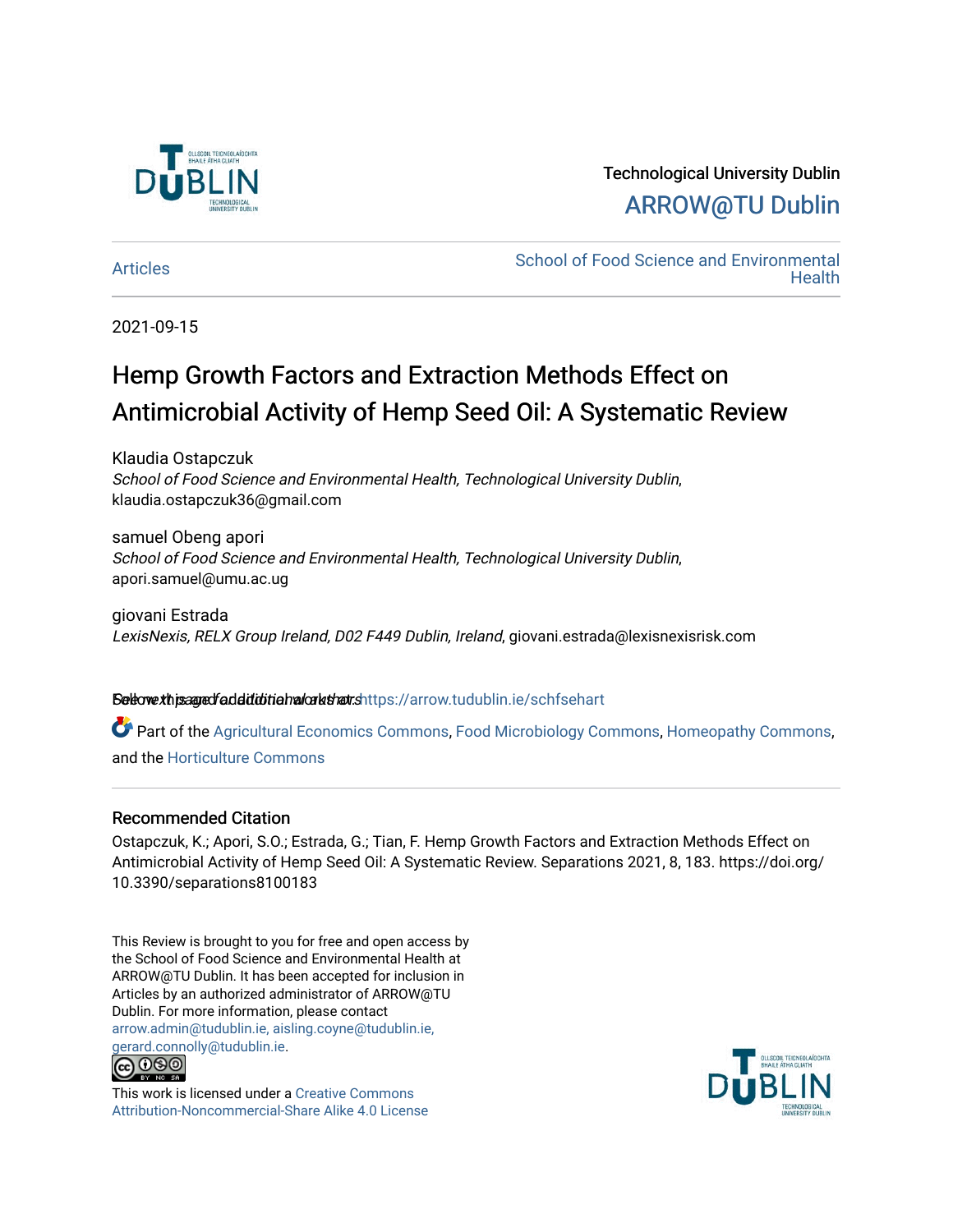# Authors

Klaudia Ostapczuk, samuel Obeng apori, giovani Estrada, and Furong Tian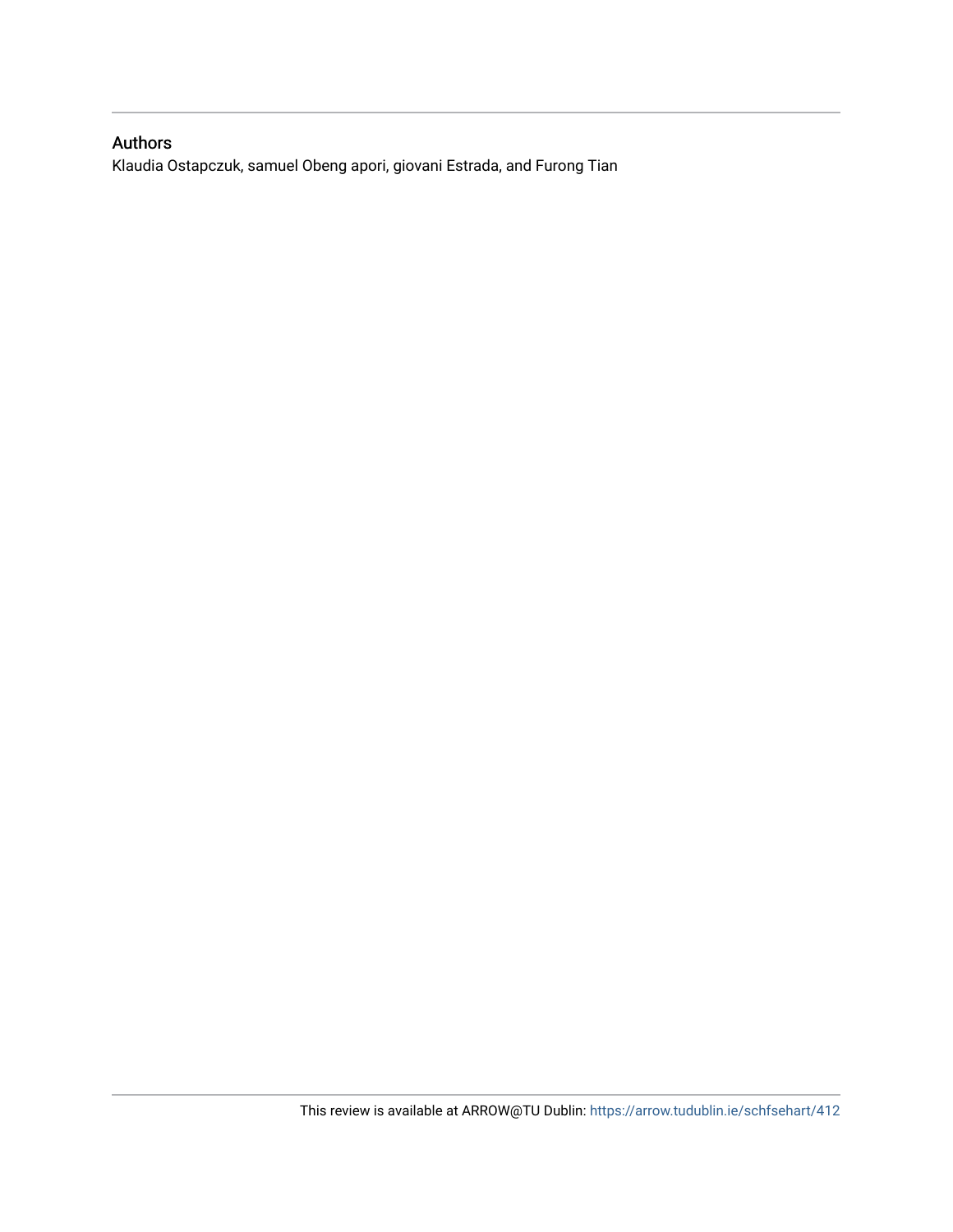# **Hemp Growth Factors and Extraction Methods Effect on Antimicrobial Activity of Hemp Seed Oil: A Systematic Review**

**Klaudia Ostapczuk 1,\*, Samuel Obeng Apori <sup>1</sup> , Giovani Estrada <sup>2</sup> and Furong Tian <sup>1</sup>**

- <sup>1</sup> School of Food Science and Environmental Health, Technological University Dublin, Grangegorman, D7, Ireland; apori.samuel@umu.ac.ug (S.O.A.); furong.tian@tudublin.ie (F.T.)
- <sup>2</sup> LexisNexis, RELX Group Ireland, D02 F449 Dublin, Ireland; giovani.estrada@lexisnexisrisk.com (G.E.)
- **\*** Correspondence: klaudia.ostapczuk36@gmail.com; Tel.: + 353-85-224-7734

**Abstract:** The bioactive Hemp Seed Oil (HSO) is becoming very popular in the medical and research fields due to its antimicrobial properties against several diseases caused by bacteria and fungi. However, the effect of hemp-growing factors and extraction methods on the bioactivity of HSO does not receive adequate research attention. Therefore, this review aims to investigate the effect of growth factors and extraction methods on the antimicrobial activity of HSO. Articles were retrieved from Google Scholar and the Scopus database and screened against inclusion and exclusion criteria. The study revealed that HSO prefers warm climates and favorable humidity ranging from 20 to 39 °C and 79–100% per year, respectively, and rainfall of 324 mm daily. The multivariate linear regression shown excellent prediction ( $R^2 = 0.94$ ) with climates upon Zone of Growth Inhibition (ZGI) of Grampositive bacteria. Temperature is the strongest predictor (*p* < 0.01) followed by humidity and rainfall  $(p < 0.05)$ . Furthermore, well-drained loam soil rich in organic matter seems to stimulate the antimicrobial activity of HSO. The major constituents that influence HSO's antimicrobial ability to *Staphylococcus aureus* were cannabidiol (CBD), β-caryophyllene, and limonene. The extraction methods showed less influence on the HSO bioactivity. HSO did not show significant antioxidant activity, but Hemp Seed Hull (HSH), Hemp Seed Flour (HSF), and Hydrolyzed Hemp Seed Protein (HPH), expressed promising DPPH scavenging ability.

**Keywords:** hemp seed oil (HSO); antimicrobial; zone of growth inhibition (ZGI); rainfall; temperature; soil type; ex traction methods

#### **1. Introduction**

The hemp plant is considered one of the world's ancient cultivated plants that was developed from wild Cannabis plants originated from Central Asia and has long been widely used for textiles and as a nutritional source of food, cosmetics, and oriental medicine [1,2]. Hemp is also known as a short-day and photoperiod-sensitive crop that exhibits several nutraceutical properties to produce cannabinoids, fatty acids, and other nutritional products for biomedical uses [3]. It is also an active ingredient in commercial insect repellents and biopesticides assigned to its antioxidant and antimicrobial properties [4,5]. Furthermore, hemp is a dioecious annual multipurpose crop grown for its seed, oil, food, and medicinal properties [6]. Hemp seed originates from the mature female *Cannabis sativa* L. plant constituting 25–35% lipid, 20–25% protein, and 30% carbohydrates, as reported by Deferne and Pate [7]. In addition, hemp seeds are used for the preparation of animal feed, oil, flour, and protein powder. In recent years, Hemp Seed Oil (HSO) has received public attention in its usage due to its valuable addition to human and animal diets. The hemp plant's seed oil contains anti-inflammatory properties due of its ideal ratio and high quantity of omega-6 (Linoleic Acid (LA)) to omega-3 (Alpha-Linolenic Acid (ALA)) Polyunsaturated Fatty Acids (PUFAs), 3:1, along with other PUFAs such as Gamma-Linoleic Acid (GLA) [8]. Furthermore, HSO possesses promising antimicrobial

**Citation:** Ostapczuk, K.; Apori, S.O.; Estrada, G.; Tian, F. Hemp Growth Factors and Extraction Methods Effect on Antimicrobial Activity of Hemp Seed Oil: A Systematic Review. *Separations* **2021**, *8*, x. https://doi.org/10.3390/xxxxx

Academic Editor(s): Ivan Mikšík

Received: 26 August 2021 Accepted: 15 September 2021 Published: date

**Publisher's Note:** MDPI stays neutral with regard to jurisdictional claims in published maps and institutional affiliations.



**Copyright:** © 2021 by the authors. Submitted for possible open access publication under the terms and conditions of the Creative Commons Attribution (CC BY) license (http://creativecommons.org/licenses/by/4.0/).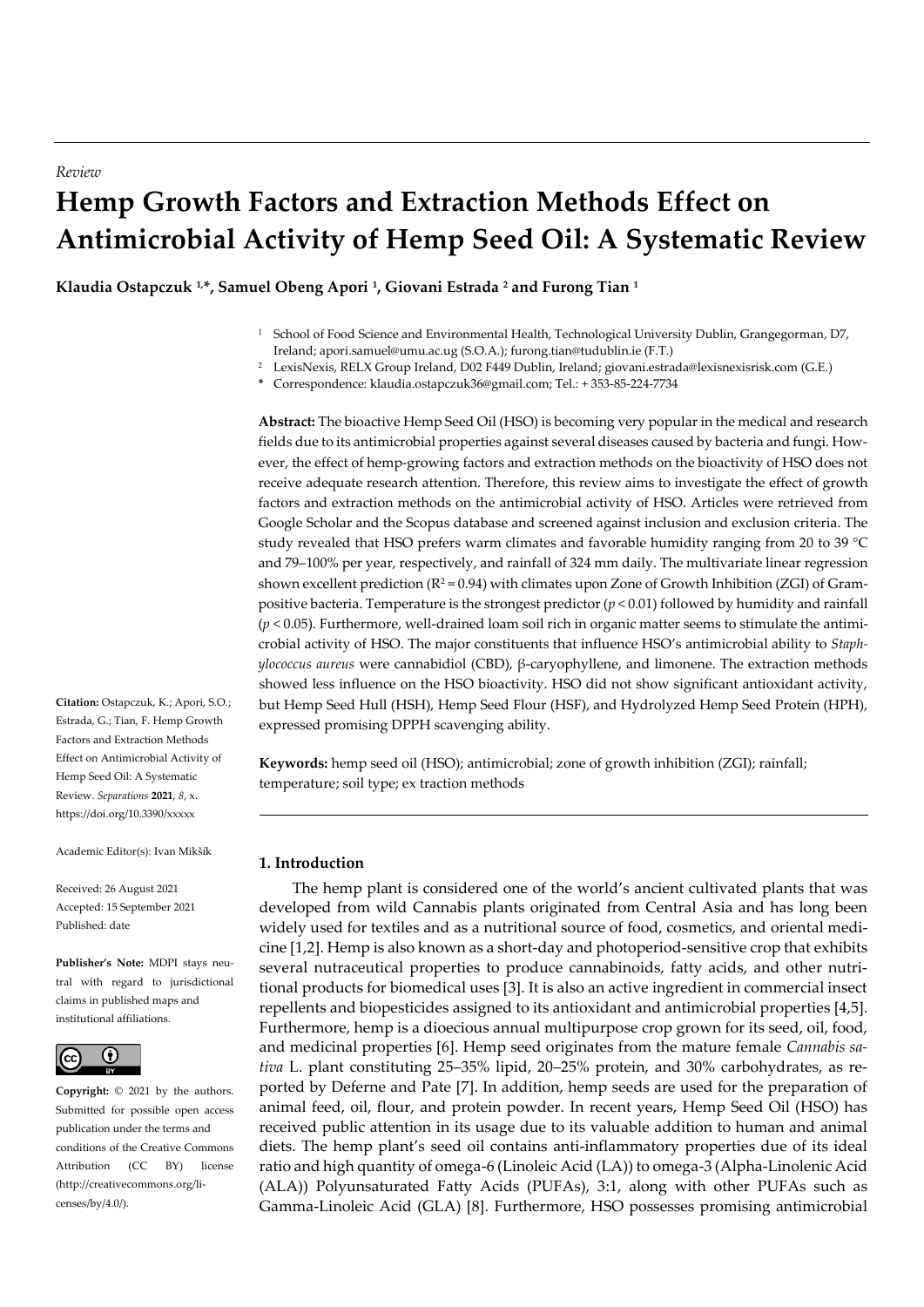and antioxidant properties because of the plant's content in tocopherols (100–150 mg/100 g oil), terpenes, phenolic compounds, cannabinoids, vitamins, and minerals [9,10].

Out of all the plant's chemical compounds, cannabinoids represent the most studied group mainly because of their numerous pharmaceutical effects in humans [11]. More than 100 different chemical compounds called cannabinoids can be extracted from hemp as reported by García-Tejero et al. [12]. Many studies suggest that cannabidiol (CBD) has potential antimicrobial effects, especially against drug-resistant strains of *Staphylococcus aureus* [13–15]. Although HSO does not traditionally contain cannabinoids as it is found on the plant's leaves and flowers, an alternative hemp oil called Hemp Essential Oil (HEO) could be used to utilize a variety of the plant's beneficial components. HEO is defined as a complex mixture of several volatile compounds, mainly monoterpenes, sesquiterpenes, and other terpenoid-like substances [16]. It is extracted from the plant's leaves, flowers, seeds, seed bracts, inflorescences, and thinner stems [16]. Zheljazkov et al. [16] found that HEO, containing the highest CBD, expressed the highest antimicrobial inhibition against Gram-positive bacteria. The two most abundant cannabinoids in the hemp plant are tetrahydrocannabinol (THC) and CBD, which are most popular for their therapeutic and psychotropic effects. The hemp plant contains 12–18% of CBD on average and 0.3% of THC, while the seed only contains a moderate amount of CBD and THC [17]. Fathordoobady et al. [18] concluded that the non-psychoactive cannabinoids such as CBD are present mainly in seed oil, while most THC accumulates in plant leaves. It is possible that the CDB presence in HSO could be caused by the hemp plant's contact with the resin secreted by the epidermal glands situated on flowers and leaves [18].

The chemical constituents of HSOs are tocopherols, terpenes, phenolic compounds, Vitamin B complex, sodium, calcium, iron, sulfur, potassium, phosphorus, zinc, and copper [2,20]. Due to the composition of these natural antioxidants in HSO, it was believed to have promising antioxidant effects. For example, the tocopherol acts as an antioxidant to prevent the oxidation of unsaturated fatty acids, as reported by Kriese et al. [22]. Unfortunately, at the end of this study, it was concluded that HSO did not perform as a good antioxidant; however, a more broad study would need to be completed in order to detect what influences the antioxidant activity in HSO.

The quality and the quantity of the bioactive components of the HSO depend on field conditions in which the hemp is being grown, the crop variety, and the extraction process used to obtain it [23]. The hemp's growth, yield, nutritional, and bioactive constituents depend on the interaction between the hemp variety, environment, and management [24]; here, plant density, soil fertility, and climatic conditions (rainfall, temperature, and humidity) are the main factors affecting hemp chemical compounds [25–27]. The interaction of these factors affects plant development, which will eventually result in low bioactive constituents of HSO. Togliatti's [28] study shows that growing conditions such as temperature, precipitation, and radiation affect hemp productivity. Poor soil and climatic conditions hinder the growth of hemp by restraining the root development and nutrients constituents, especially when the soil is acidic and compacted [1]. On the contrary, many research findings indicated that hemp plants could survive harsh climatic conditions and poor soil environments. Therefore, some critical results regarding how the climatic conditions, soil environment, and bioactive compounds' extraction methods contribute to HSO's antimicrobial and antioxidant activity have not been explicit. Hence, this paper aims to elucidate these key gaps identified in the literature to provide an unambiguous end to these issues. Furthermore, this will give hemp cultivators a better understanding of the ideal temperatures, humidity, and water content that the plant needs for optimal nutritional benefits.

In this paper, we systematically review and organize the bioactivity of HSO literature toward the following objectives:

• To elucidate the effects of hemp's growth factors (temperature, rainfall, and humidity soil types) on the antimicrobial activity of hemp oils using existing evidence from peer-reviewed articles.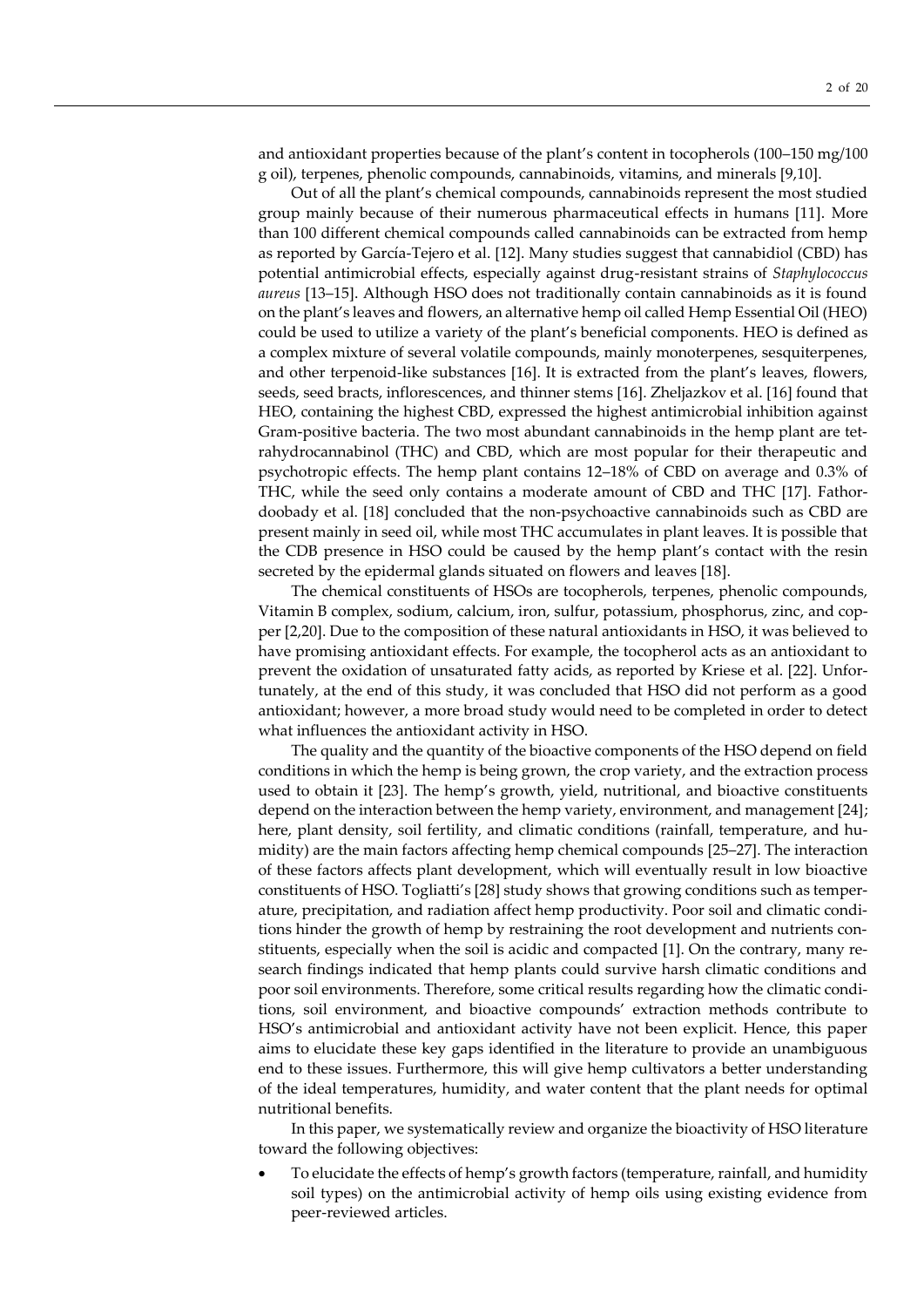- To find out the various existing extraction methods on the antimicrobial activity of hemp oils.
- To provide the updated existing literature on the hemp-derived products' antimicrobial and antioxidant effects.

#### **2. Materials and Methods**

#### *2.1. Search Procedures*

HSO has been documented to contain bioactive properties. Many factors influence the components that express these properties, including extracting the oil, major constituents, and climate. The systematic review was gathered through a literature search from online databases. Relevant articles were searched on Google Scholar and the Scopus database to identify how climatic conditions and extraction methods affect Hemp Seed Oil's bioactivity. Boolean operators "AND" and "OR" were used to broaden the search. Some of the keywords used for searching were temperature AND bioactivity of HSO, antimicrobial AND antioxidant effects of HSO OR other hemp oils, etc. The hemp location, temperature, rainfall, and humidity were researched [29]. The soil was identified through the Scopus database and Google Scholar online. Since the bioactivity of the HSO literature is so diverse, we supplemented our search with citations in recent studies (2004–2020). To further ensure that we had assembled a comprehensive list of studies, we asked researchers with the relevant knowledge on the topic to review and suggest keywords.

The search focused on scientific research articles using the following protocol:

- i. Publication years were between 2004 and 2020;
- ii. The keywords ''hemp oil" AND ''antimicrobial activity"; "hemp oil and climatic indicators"; hemp extraction method AND antimicrobial activity had to appear in the title and abstract;
- iii. They had to be scientific indexed papers only.

The results were screened against inclusion criteria i.e., articles that are not relevant to the studies. Full text of papers for all the articles that fitted into the inclusion criteria was retrieved.

#### *2.2. Screening*

Strict criteria were used to determine the relevant articles for inclusion. For example, articles were being excluded if published in languages other than English or for which only an abstract was available, and then each remaining search result was grouped as one of the three publication types (criteria), which were adopted and modified by Gurwick et al. (2013):

- i. "Primary articles" Research papers appeared in the peer-reviewed literature and reported original data or results based on observations and experiments.
- ii. "Methods" papers evaluated or described an investigative technique for the extraction of chemical compounds of hemp oil.
- iii. "Review" papers summarized the understanding of bioactivity of hemp oil and antimicrobial activity [27].

Throughout the screening process, the number of publications excluded in each stage and their reasons for exclusion were noted based on the guidelines outlined in the Preferred Reporting Items for Systematic Reviews and Meta-Analyses (PRISMA) Statement [30] in Figure 1.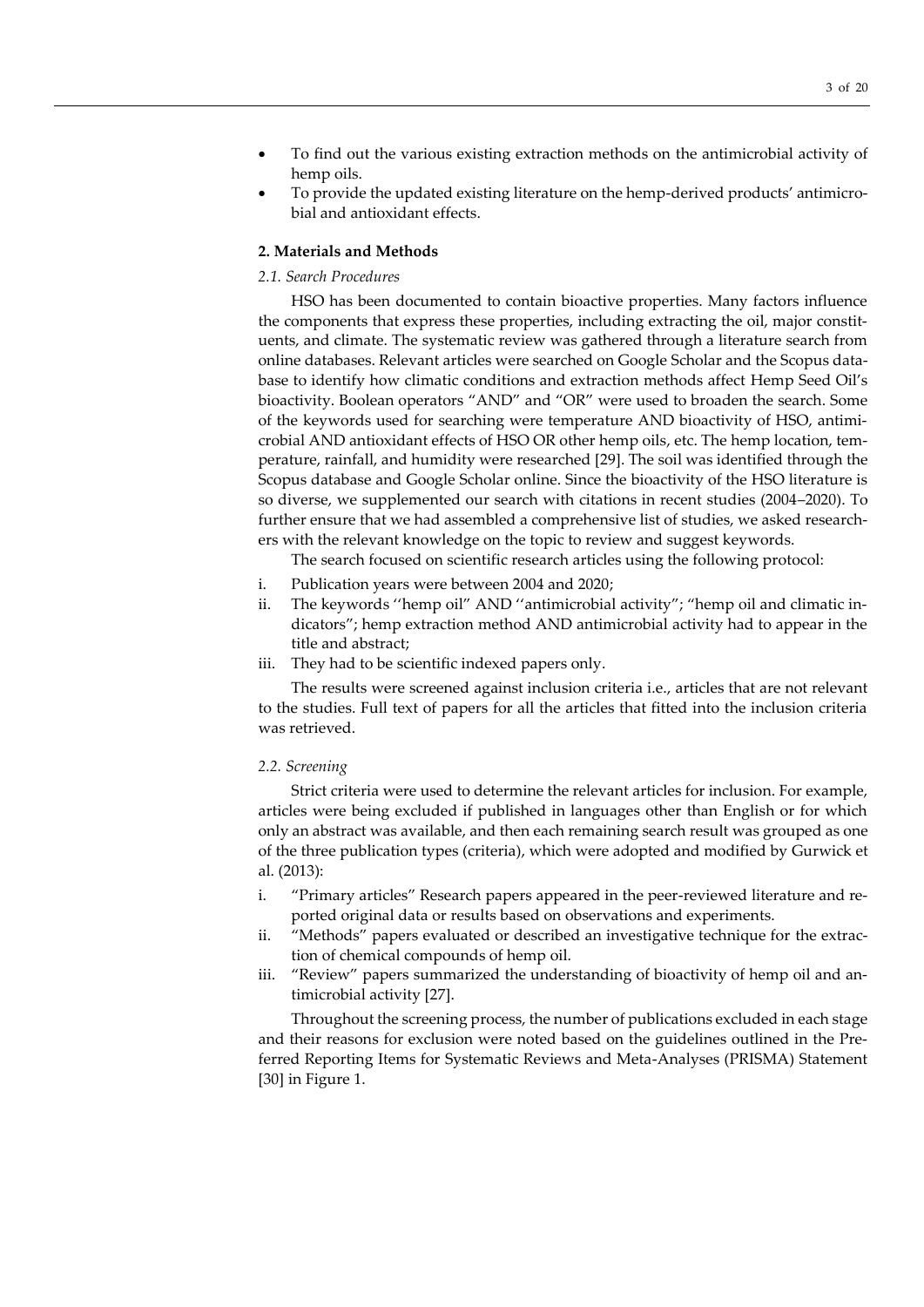

**Figure 1.** PRISMA flow diagram for literature search; na = not applicable.

#### *2.3. Data Extraction and Reporting*

A standard, purpose-designed form was designed to extract data (location, method of HSO extraction, antimicrobial activity, soil type and hemp product types) from the paper. Hemp antimicrobial activity is affected by the plant variety and growth stage of harvesting. However, none of the articles reported on the variety of hemp plant used, the type of fertilizer applied, and the period of harvesting of the hemp.

Nineteen papers were identified and reviewed on Google Scholar and Scopus for their antioxidant and antimicrobial properties. The articles retrieved range from 2004 to 2020. Eleven papers were compared to identify hemp oil's antimicrobial activity. Four papers were based on HSO, three were based on HEO, two were based on cannabinoids in oil, and two were based on Hemp Leaf Extract (HLE).

The oils were tested against the seven Gram-positive bacteria: *Bacillus cereus, Bacillus subtilis, Micrococcus luteus, Staphylococcus aureus, Enterococcus faecalis, Citrobacter freundii, Streptococcus pneumoniae, Serratia marcescens, Citrobacter freundii,, Streptococcus mutans*, and *Staphylococcus epidermidis*; ten Gram-negative bacteria: *Escherichia coli, Salmonella enteritidis, Pseudomonas aeruginosa, Salmonella typhimurium, Yersinia enterocolitica*, and *Klebsiella pneumoniae*, and five fungi: *Candida albicans, Candida krusei, Candida tropicalis, Aspergillus niger*, and *Saccharomyces cerevisiae* testing for Zone of Growth Inhibition (ZGI), decrease in viable bacteria, and Minimal Inhibition Concentration (MIC). Seven papers out of the eleven gave eight locations: Europe (Czech Republic, Serbia, Russia), Asia (Russia, India, Kazakhstan, Pakistan), and Africa (Sudan and Nigeria).

Based on these eight locations, temperature, rainfall, humidity, and soil type were also analyzed. Temperature, rainfall, and humidity were investigated with multivariable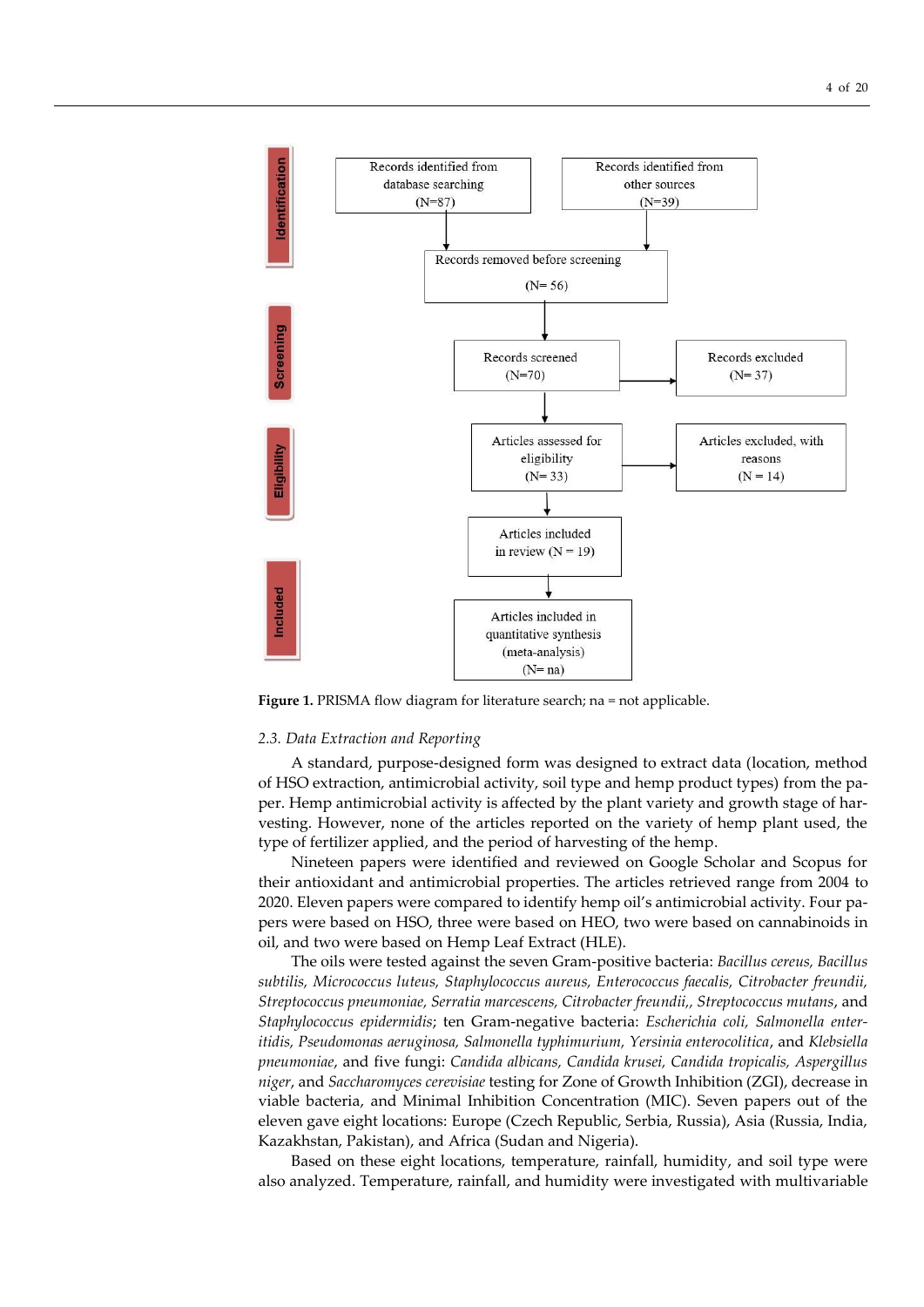linear regression. The average yearly/annual climate data were collected from WeatherSpark n.d. [29]. The average minimum and maximum temperature (°C) were taken from the months February, March, July, and October. Average rainfall (mm) was taken from the months February, March, July, October, and November using the formular:

#### Average rainfall per month (mm) =  $\frac{lowest\ rainfall\ per\ month\ +\ highest\ rainfall\ per\ month}$ 2 . (1)

The average humidity (%) of the start and end of each month was taken from the months February, March, July, October, and November. The relation between average temperature, rainfall, and humidity with the ZGI of Gram-positive bacteria was calculated via Excel (Figure 2d). Major constituents and extraction methods were also analyzed in regard to the antimicrobial potential of hemp products. Ten out of eleven papers included the extraction method used to extract the oil from the plant. A table was put together to compare the antimicrobial potential and the extraction method used. Four papers out of eleven gave the plant's major constituents [16,31–33]. The antioxidant activity of HSO was observed through radical scavenging activity against 2,2-diphenylpicrylhydrazyl (DPPH). The radical scavenging activities of hemp oils and hemp products were investigated and were with each other, other oils, and their controls.

### **3. Result and Discussion**

#### *3.1. Hemp-Derived Products' Major Constituents Influence on Antimicrobial Activity*

For HSO to obtain high bioactive properties, it should be high in cannabinoids, monoterpenes, terpenes, tocopherols, and phenolic compounds. Eleven papers out of the total nineteen papers reviewed tested for hemp-derived products' antimicrobial effects and the summary of the antimicrobial effects of hemp-derived products is presented in Table 1.

Four out of these eleven papers gave the plant oils' major constituents, which were compared and observed to show which compounds performed the best in regard to antimicrobial activity. HSO and HEO were observed. The major components found in HSO were myrcene, b-sitosterol,  $γ$ -tocopherol, CBD, β-caryophyllene, and a trace amount of  $α$ tocopherol and methyl salicylate [33]. Other major constituents found in HEO were  $\alpha$ caryophyllene, caryophyllene oxide, limonene, β-(E)-ocimene, and a-pinene. More constituents are likely to be found in HEO rather than HSO because HEO contains various parts of the plant to produce the oil, such as the leaves, flowers, seeds, seed bracts, inflorescences, and thinner stems.

CBD is known to be a plant-derived cannabinoid (phytocannabinoid) that occurs uniquely in hemp plants [34]. In this current study, CBD, in particular, had a commonality within three of the papers that ranged between 0 and 52% in content. CBD, along with other cannabinoids, has been reported to be antibacterial, specifically against *Staphylococcus aureus* [13,15]. HEO from the 'wild Buro' and 'wild Saykaj' plants showed the most antimicrobial activity against all Gram-positive bacteria (*Staphylococcus aureus, Enterococcus faecalis, Streptococcus pneumoniae*) and Gram-negative bacteria *(Salmonella enterica, Pseudomonas aeruginosa*) compared to all other HEO, which contained less (Table 1). Similar studies conducted by Russo and Reggiani, 2013, concluded that the bioactive compounds in hemp plants are influenced by the hemp variety. However, none of the articles reported on the hemp age, variety, growth conditions (nutrition, humidity, and light levels), harvest time, and storage conditions, making it difficult to deduce a proper conclusion.

Specifically, the CBD antimicrobial activity against Gram-negative bacteria depends on lipopolysaccharides (LPS) and the type or the species of the Gram-negative bacteria [16]. In addition, different types of LPS can be found in different genera of Gram-negative bacteria, contributing to 80% of the outer membrane of the Gram-negative bacteria. Therefore, the higher the lipopolysaccharides of the Gram-negative bacteria, the lower the possibility of CBD expressing its antimicrobial activities against the Gram-negative bacteria diseases or the higher the bacterial virulence [35]. HSO only expressed 10 mg/kg of CBD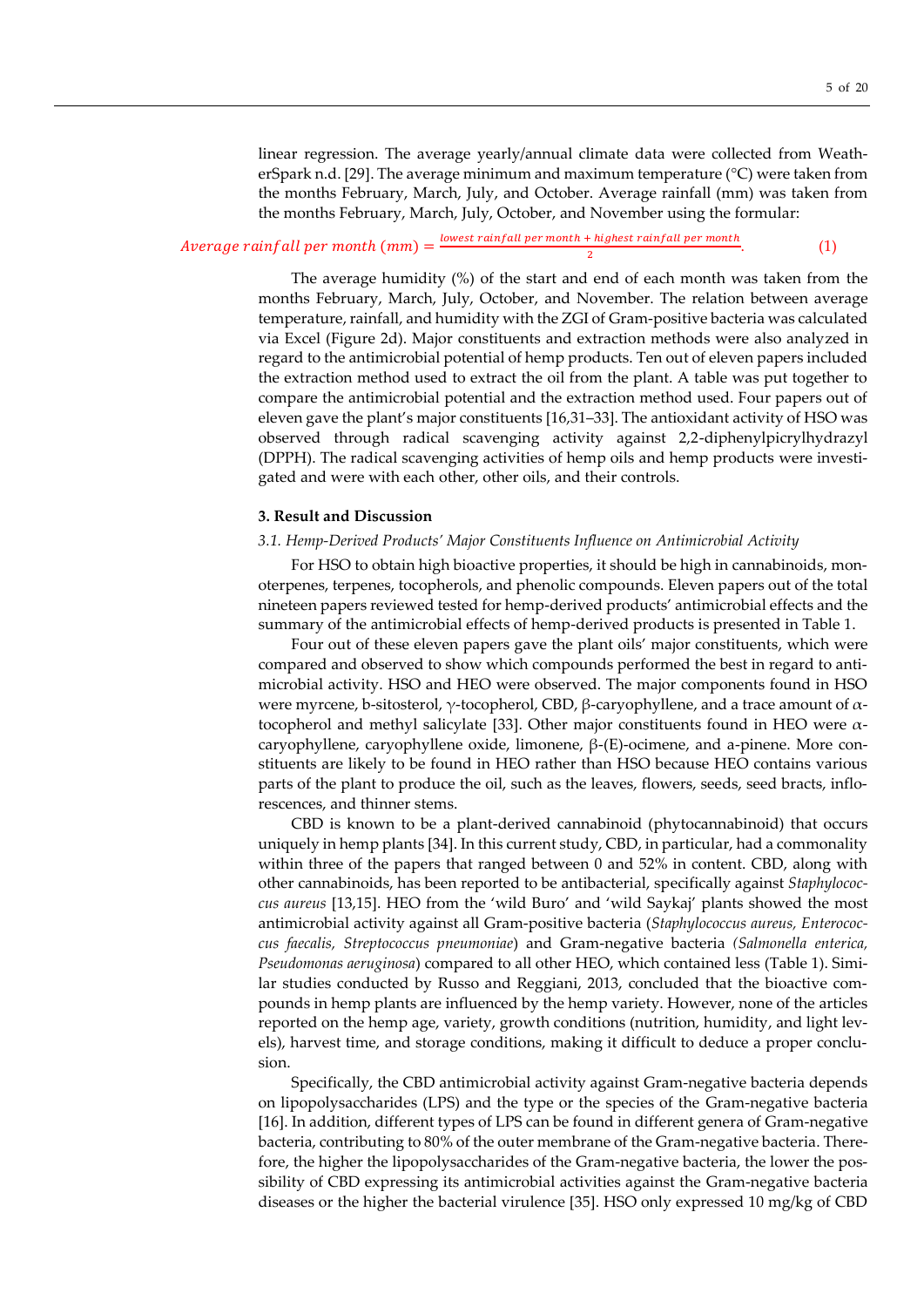and did not exhibit much activity against Gram-negative bacteria due to the most abundant antigen (lipopolysaccharides) in the outer membrane of the most Gram-negative bacteria causing resistance to the CBD antimicrobial activity to inhibit the cell wall biosynthesis of the bacteria as well as the low amount of CDB contained in the HSO [36]. However, the amount of the CDB extracted from the HSO depends on the hemp age, variety, growth conditions (nutrition, humidity, and light levels), harvest time, and storage conditions, as reported by Sáez-Pérez et al. [23].

Moreover, oil derived from the hemp's seed did not exhibit any antifungal activity [9]. Whereas, oil extracted from the whole hemp plant did present moderate activity against fungi because of the high CBD, cannabigerol (CBG), and cannabichromene (CBC) present in the whole hemp plant oil [9]. Monoterpenes such as myrcene,  $\alpha$ -pinene, and limonene against *Escherichia coli, S. Enterica,* and *Staphylococcus aureus* have shown some antibacterial properties, which are most likely assigned to their diastereomeric structure, particularly limonene against Gram-positive bacteria [37,38]. Limonene is most concentrated in HEO grown in India, ranging from 4.1 to 15.8%. The highest concentration of compounds (limonene, α-pinene, terpinolene, myrcene, and β-(E)-ocimene) was observed in October, suggesting that the best harvest time to obtain antimicrobial properties is in October. Myrcene and α-pinene are most concentrated in the HEO from Backi Petrovac, Serbia with 9.79–16.33% and 10.7–20.7% concentration [32]. Correspondingly, β–myrcene has shown antimicrobial potential in other studies [39,40]. All HEOs exhibited moderate to low activity against Gram-positive and Gram-negative bacteria.

| <b>Product Type</b>                                                                   | <b>Method of Extraction</b> | <b>Method of Testing</b>                                                                                            | Tested against:<br>Reference                     |    |
|---------------------------------------------------------------------------------------|-----------------------------|---------------------------------------------------------------------------------------------------------------------|--------------------------------------------------|----|
| <b>HSO</b>                                                                            | Solvent extraction          | Disk diffusion &<br>Broth microdilution methods                                                                     | BC, BS, ML, SA, StE,<br>EC, CF, EF, SaE, SeM, PA | 63 |
| <b>HSO</b>                                                                            | unknown                     | Well diffusion                                                                                                      | SA, EC, PA, AN, SC                               | 71 |
| full-<br><b>HSO</b><br>&<br>spectrum hemp                                             | Cold pressed                | Cold pressed seed oil soaked foil-backed<br>acetate-based electrospun nanofibers tested<br>for activity against SA. | <b>SA</b>                                        | 9  |
| Seed Oil & Whole<br>Plant                                                             | Solvent extraction          | Cup plate agar diffusion method                                                                                     | BS, SA, EC, PA, AN, CA                           | 41 |
| <b>HEO</b><br>Registered Cultivars<br>& Wild Hemp                                     | Hydrodistillation           | Disc diffusion method                                                                                               | SA, EF, SP, PA, SaE, YE,<br>CA, CK, CT           | 70 |
| <b>HEO</b>                                                                            | Hydrodistillation           | Disc diffusion method                                                                                               | SA, EF, SP, PA, SaE, YE,<br>CA, CK, CT           | 11 |
| <b>HEO</b>                                                                            | Hydrodistillation           | Filter paper disc diffusion assay                                                                                   | BS, SA, StM, EC, KP, PA,<br><b>ST</b>            | 15 |
| CBD Oil (Flower)                                                                      | Solvent extraction          | <b>MIC</b>                                                                                                          | SA, StE, EC, PA                                  | 64 |
| Isolated<br>cannabinoids<br>THC,<br>CBD,<br>CBG<br>and<br>extracted<br>from<br>Flower | Solvent extraction          | Well diffusion method                                                                                               | <b>SA</b>                                        | 62 |
| <b>HLE</b>                                                                            | Solvent extraction          | Agar well diffusion method                                                                                          | SA, EC, PA                                       | 65 |
| <b>HLE</b>                                                                            | Solvent extraction          | Disc diffusion method                                                                                               | SA, PA, CA, AN                                   | 33 |

**Table 1.** A Summary of Antimicrobial Effects of Hemp Derived Products.

Green: Gram positive bacteria; Yellow: Gram negative bacteria; Purple: Fungi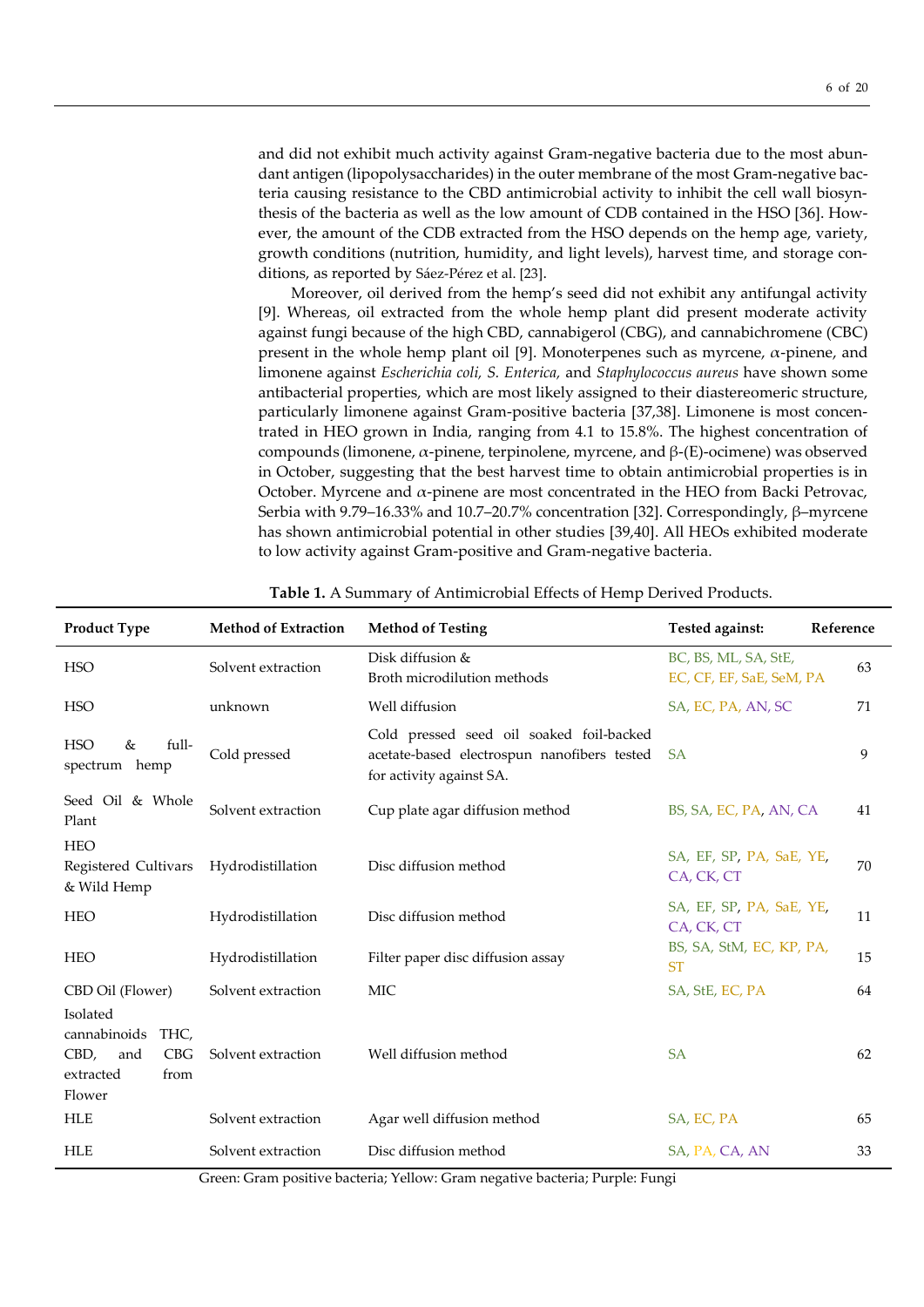Sesquiterpenes found in hemp oils such as β-caryophyllene, caryophyllene oxide,  $α$ humulene, and δ-cadinene have also been reported to halt microbial growth [41,43]. (β)- Caryophyllene has shown antibacterial activity against *Bacillus cereus, Bacillus subtilis*, *Staphylococcus aureus, Escherichia coli, Klebsiella pneumoniae, Pseudomonas aeruginosa*, and *Aspergillus niger* in the past [44], caryophyllene oxide against *Staphylococcus aureus* and *Enterococcus faecalis* [42], α-humulene against *Bacillus cereus, Staphylococcus aureus*, and *Aspergillus niger* [43], and δ-cadinene against *Bacillus subtilis*. Not only does β-caryophyllene show exceptional inhibitory results against bacteria and fungi, it also serves as a good antioxidant and anticarcinogenic terpene [44]. Zheljazkov et al. [16] exhibited the most βcaryophyllene out of 22.4–55%, which would correspond with its highest antimicrobial effect compared to the other three papers [16]. The result is similar to the findings of [45], as they concluded that the presence of sesquiterpenes or the presence of CBD could have an antimicrobial effect on the oil extracted from Cannabis Sativa.

Based on the Mikulcová et al. [4] study, it was concluded that the higher content of ALA could explain the higher antibacterial activity in unrefined oils compared to refined oils [4]. In addition, it was also proposed that because tocopherols and tetrahydrocannabinol are removed during the refining process, they could indicate that they pertain to antimicrobial potentially in unrefined oils. It was also noted that Gram-positive bacteria were more sensitive to unrefined oils compared to Gram-negative strains because of Gram-positive bacteria's lack of a lipopolysaccharide outer layer. Gram-negative *Micrococcus luteus* and *Staphylococcus aureus* were proved the most sensitive to the oils, while *Escherichia coli* proved most resistant.

### *3.2. Climatic Indicators (Temperature, Rainfall, and Humidity) on Antimicrobial Activity of Hemp Seed Oil*

Figures 2a,b and c show that India, Sudan, Nigeria, and Pakistan express the highest temperatures, rainfall, and humidity levels. In relationship, the highest antimicrobial growth occurred in hemp oils sourced from Sudan, Nigeria, and Pakistan [9,55,56]. Therefore, the rationale underpinning this objective is that if hemp plants experience optimal growing conditions of mild climates, humid atmosphere, and a rainfall of at least 635–762 mm per year, the plants will obtain high quantities of antimicrobial compounds. HSO cultivated in Niala, South Darfur, and Sudan possessed the highest activity against Grampositive *Staphylococcus aureus* with 28 mm of ZGI. HSO did not show any activity against fungi, which may be due to the low bioactive component in the hemp seed, such as CBD CBG and CBC, causing low inhibition of ergosterol synthesis in fungi [9]. However, hemp oil derived from the whole hemp plant exhibited moderate antifungal activity against *Aspergillus niger* and *Candida albicans* due to their high CBD, CBG, and CBC, as reported by Ali et al. [9]. Its temperature was high, ranging from 15 to 39  $\degree$ C (Figure 2a). The rainfall observed was higher in July (98 mm) (Figure 2b). Humidity increased from 0% in February to 79% in July, and it was 0% again in October (Figure 2c).

HSO from the hemp plant grown in Mansehra, Pakistan showed the most significant inhibitory effects against Gram-negative bacteria, particularly against *Escherichia coli* (22.2 mm) and *Pseudomonas aeruginosa* (25.3 mm)*.* This may be due to the conducive growth condition (rainfall and fertile soil) of the hemp in the region, contributing to the high amount of CDB, causing high inhibition of cell wall biosynthesis of the Gram-negative bacteria [9].

Pakistan's temperatures ranged from 0 °C in February to 31 °C in May and July (Figure 2a). The rainfall obtained by Pakistan was similar to the rainfall observed in Sudan, ranging from 16 to 131 mm a day (Figure 2b). Pakistan was the only location where the rainfall was high in February, decreased in May, and increased again in July (Figure 2b) [56]. The second most increased activity against Gram-negative bacteria was seen in HLE, in Nigeria, which may be assigned to the favorable growth conditions in the location needed for the hemp growth development. Keller et al. [24] concluded that strong antimi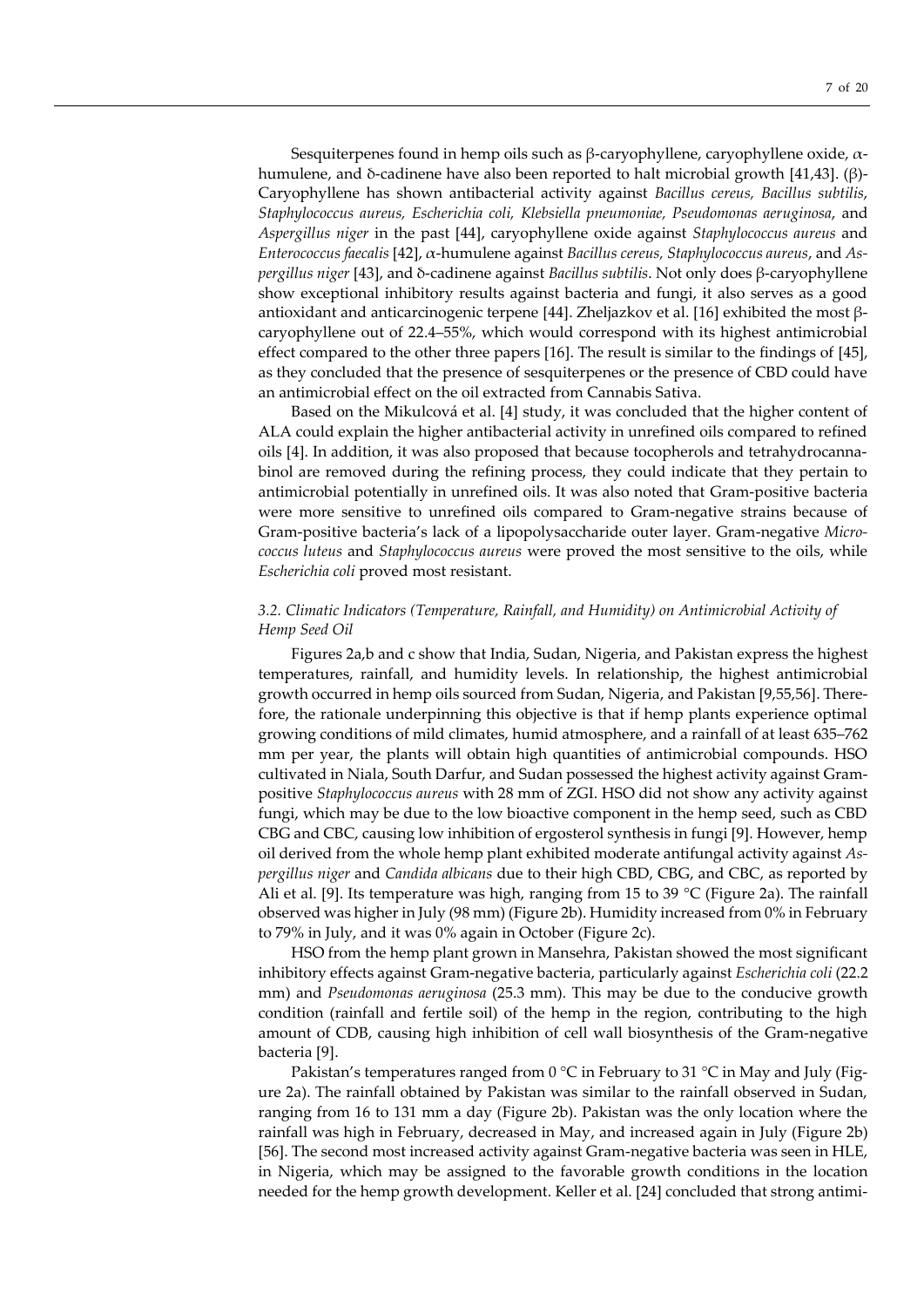crobial activity depends on tissue type, age, variety, growth conditions (nutrition, humidity, and light levels), harvest time, and storage conditions. However, none of the articles reported on the hemp age, variety, growth conditions (nutrition, humidity, and light levels), harvest time, and storage conditions, making it difficult to deduce a proper conclusion.

In Figure 2a–c, Nigeria possessed the highest climates, humidity, and rainfall compared to the other locations. The lowest Gram-negative bacteria activity was found in the Czech Republic, which was followed by India with only activity against *Salmonella typhimurium* and no activity in *Escherichia coli*, *K. Pneumoniae*, or *Pseudomonas aeruginosa*. Prague's temperatures ranged from  $-3$  to 25 °C, rainfall ranged 15 to 64 mm a day, and humidity was only as high as 2%. The results obtained could be assigned to the possibility that the hemp plant was cultivated in the greenhouse, where temperature, humidity, and water content were highly ensured.

Nigeria obtained the highest temperature throughout the year, ranging from 22 to 31 °C, with the lowest and highest end of the range recorded by February and October. The temperature recorded in October was indicated as the highest compared to the other countries (Figure 2a). In addition to the high humidity of 93 to 100%, high rainfall of 40–324 mm daily, high soil fertility, and high content of CBD, the hemp leaf oil possessed the most increased antifungal activity up to 40 mm of growth inhibition against *Candida albicans*. The hemp plant that shows the highest activity against Gram-negative bacteria in Pakistan was similar to the hemp plant grown in Nigeria [55,56]. The hemp plant was raised in an environment with high temperatures and humidity of  $27^{\circ}$ C and  $80\%$ , respectively (Figure 2a,c). Both of these oils were extracts from leaves and showed similar results. However, the oil from Pakistan was not tested against fungi; therefore, it is unknown how much the climatic conditions affect the hemp plant's antifungal properties [56]. The leaf contains a large percentage of the plant's cannabinoids compared to all other parts of the plant [46].

Interestingly, even though climate intensities were lower in Pakistan, Pakistani HLE showed higher activity against Gram-negative bacteria [56]. According to Walsh et al. (2003), the potency of antimicrobial effects of hemp products depends on the type of seed and the part of the plant being used but not by the climatic indicators or soil, as had once been assumed [47].

India, Serbia, Kazakhstan, and Russia were all the sources of HEO, and all locations showed different antimicrobial effects. HEO sourced from India showed moderate to high antibacterial properties against Gram-positive bacteria and no activity against Gram-negative bacteria, apart from *Salmonella typhimurium*. Unlike the correlated results from Sudan, Pakistan, and Nigeria, HEO sourced from India obtained low antimicrobial effects despite the desirable climate between 9 and 39 °C in temperature, high rainfall between 6 and 260 mm, and humidity to 95%. The findings were due to the higher content of CBD in HLE compared to HEO. Both hemp plants grown in Pakistan and Nigeria were grown on garden soils and hemp plants in Sudan on woodland savanna/semi-arid soils, while Indian hemp was found on brown forest [31,55,56].

Serbian HEO showed lower antimicrobial activity. Its climate was significantly lower in all categories compared with Pakistan and Nigeria. HEO from Syrym Kazakhstan obtained the lowest temperatures, lowest rainfall, and lowest humidity levels throughout the year. Expectedly, it recorded the poorest antimicrobial activity, apart from *Candida albicans*, in Zheljazkov et al. [16]. These findings indicate that all three climate categories play a role in the antimicrobial activity of hemp plants and their oils. The three different HEO were sourced from Volgograd Oblast, Russia, with temperatures ranging from -10 to 30 °C, rainfall of 6–25 mm, and humidity of 0–2%. The rainfall and the temperature obtained are within the favorable climate conditions needed for hemp growth. Adesina et al. [3] reported that hemp grows best within a temperature range of 16 and 27  $^{\circ}$ C. The findings indicated that climatic conditions are not the only contributor to hemp oil's antibacterial and antifungal activity [3].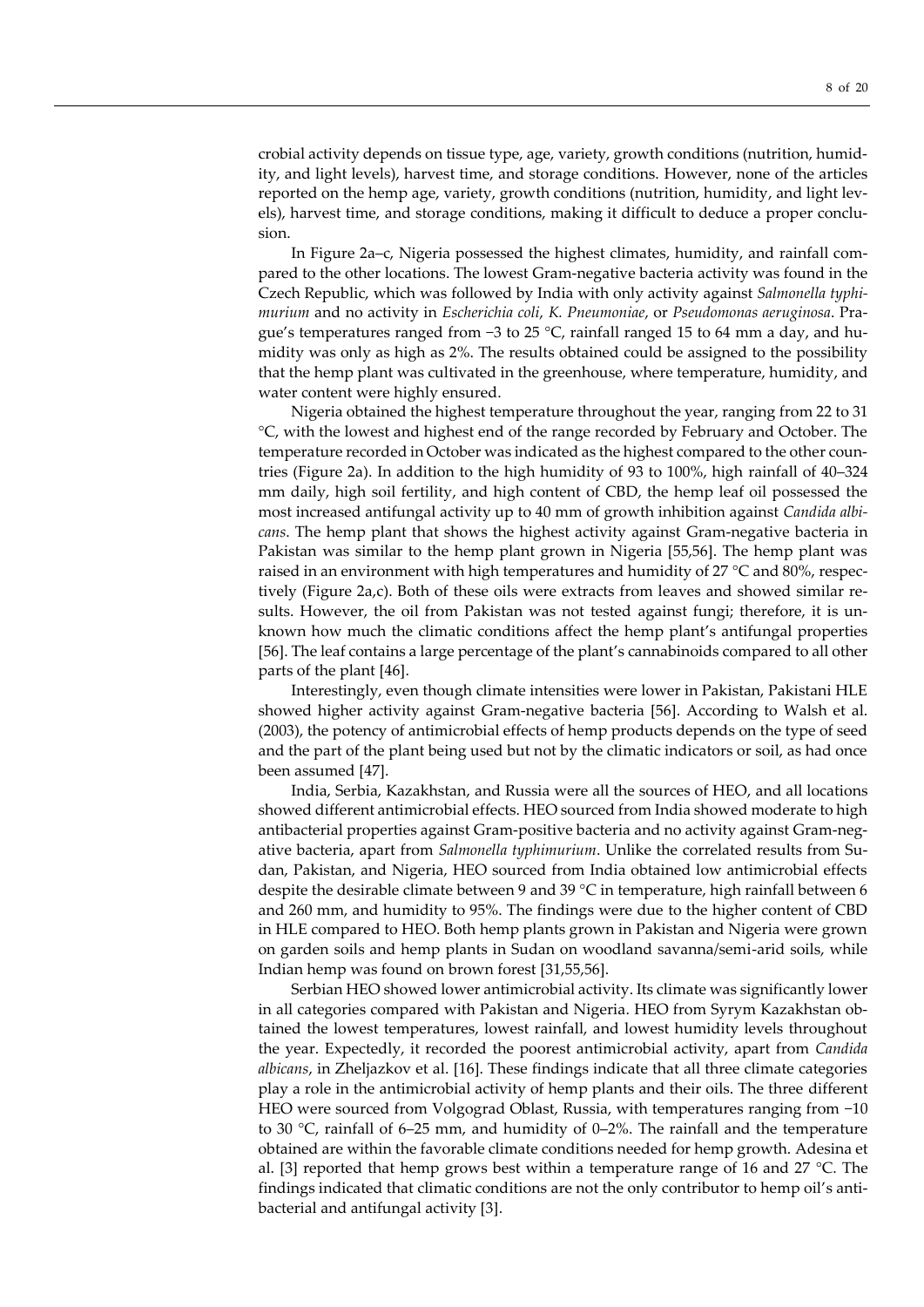

**Figure 2.** Climate upon inhibition zone. Average yearly (a) temperature (b), rainfall and (c) humidity of origin of hemp plant. Green circle: Highest against Gram-positive bacteria. Yellow circle: Highest against Gram-negative bacteria. Purple circle: Highest against fungi. (**d**) Multivariate linear regression.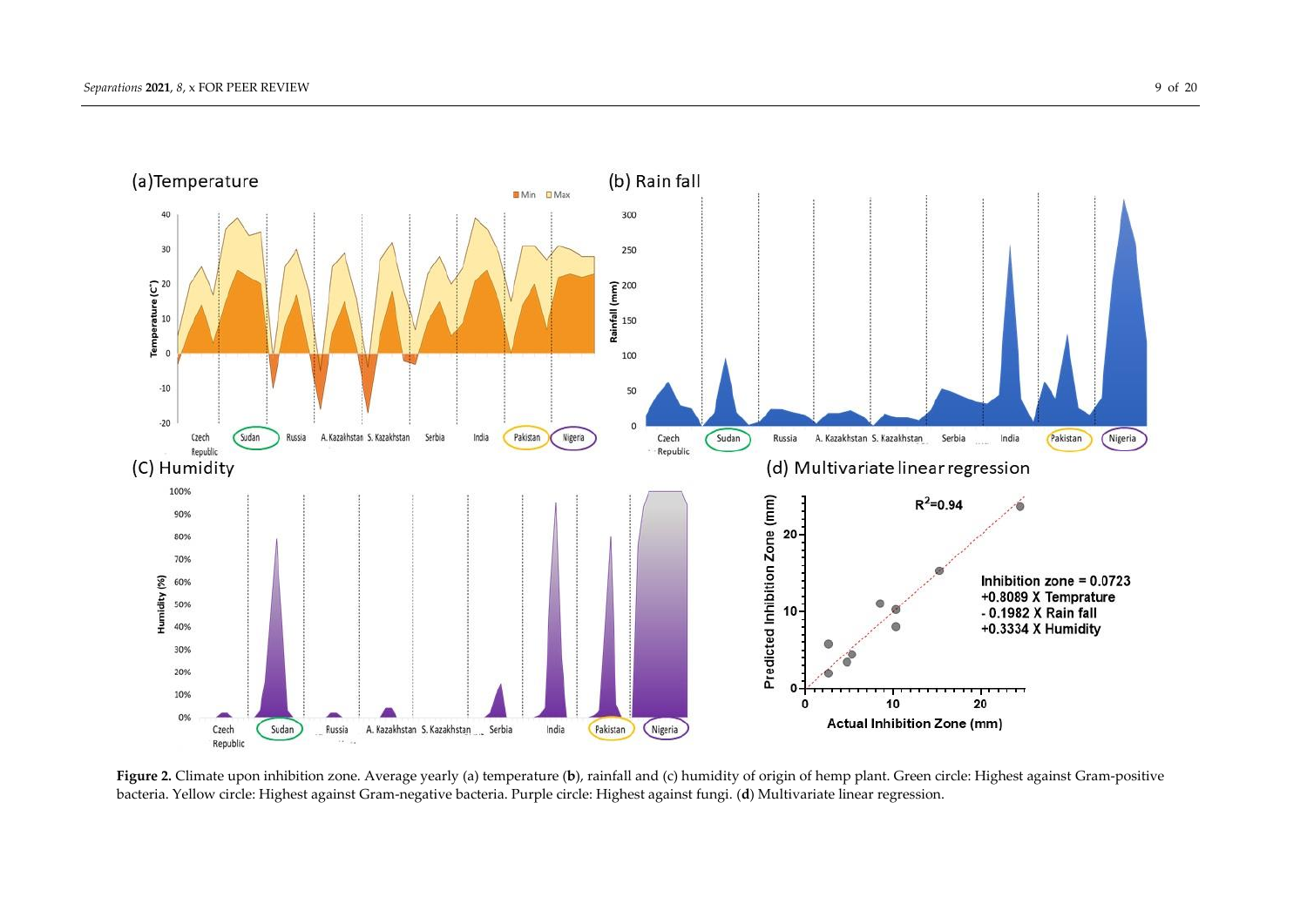The Gram-positive bacteria were used in these analysis because HSO showed the most activity against Gram-positive bacteria. Figure 2d shows multivariate linear regression to find the relationship between the ZGI with temperature, rainfall, and humidity. The linear regression showed the climate on prediction of  $ZGI$  ( $R2 = 0.94$ ). The prediction equation: Inhibition zone =  $0.0723 + 0.8089 \times$  Temperature −  $0.1982 \times$  Rainfall +  $0.3334 \times$ Humidity. Temperature is the strongest predictor  $(p < 0.01)$  followed by humidity and rainfall (*p* < 0.05).

#### *3.3. Soil Type on the Effects of Antimicrobial Activity of Hemp Oils*

The hemp plant can be grown on several types of soil. However, it seems to favor loose, deep, well-drained loam soils rich in organic matter with an optimum pH between 6.0 and 7.5 [48]. Soil preparation for hemp is similar to that of barley or spring wheat. For seed production, hemp is harvested when seeds begin to shatter [48,49]. Hemp plants grown in gardens seem to exhibit the best antimicrobial activity in Pakistan and Nigeria. The possible reason may be assigned to the daily maintenance of gardens: watering, pesticide control, soil amendment, and weed control. The agronomic performance influences the quality and quantity of the bioactive compounds, as reported by Adesina et al. [3].

HSO from Sudan showed high to moderate antibacterial activity, especially against *Staphylococcus aureus* and other Gram-positive bacteria. Sudan lies on a woodland savanna with semi-desert soils, which are also known as semi-arid soils. Semi-arid soils contain deep, dark, sandy clay, and loam and are mostly dry all growing season. In addition, semiarid soils exhibit more organic matter whenever there is frequent rainfall and irrigation to supplement the rainfall deficit, as reported by Ros et al. [50]. Therefore, mostly in the semiarid zones, hemp plants are usually grown under irrigated agriculture to increase the nutrient uptake for metabolic activities.

Chernozemic soils are described as black earth soil with high water-holding capacity that are calcium binding. They are humus-rich grassland soils with a pH of 7.2 and are commonly used for crop cultivation, including hemp plants in Backi Petrovac, Serbia [51]. HEO from Serbia possessed moderate antimicrobial activity; however, it was not as high as Russian 'Buro' and 'Saykaj' HEO sourced from Volgograd Oblast, Russia, with chernozemic and chestnut soils [16,32]. These two locations showed the highest antimicrobial activity against Gram-positive and Gram-negative bacteria in this study. They were both located on farmlands on opposite sides of the same river Volga. Both coordinates lead to a location near a small lake or swamp. 'Titelski Greg' HEO gave one of the poorest antimicrobial activities compared to other locations in this study. It was located in the same district as Saykaj, Mikhaylovsky District; however, it was not located near a lake, pond, or water source. The findings are clear indications that achieving the hemp plant water requirement will result in high antibacterial activity.

Humid soils located in Akzhaik and Syrym, Kazakhstan show moderate to low antimicrobial activity. Humid soils are deep and strongly weathered soils developed under aggressive, warm, and moist climates with high temperatures [52]. If the soil is too humid, it could promote pests, mold growth, and unwanted bacteria, altering the development of the hemp plant.

Lastly, hemp plants grown on forest soils or tarai soils showed moderate activity against Gram-positive and Gram-negative bacteria with little inhibition against fungi. These soils can either be rich with moisture from Artesan waters and swamps or drained from natural soil drains [53]. If the soil drains too rapidly, it will result in low water use efficiency of the hemp plant, as Larum (2020) reported [54]. According to Verma et al. [31], hemp plants cultivated on well-drained soil produce more antimicrobial properties, and HEO only had moderate activity against bacteria [31].

*3.4. The Effects of Extraction Methods on Antimicrobial Effects of Hemp Oils*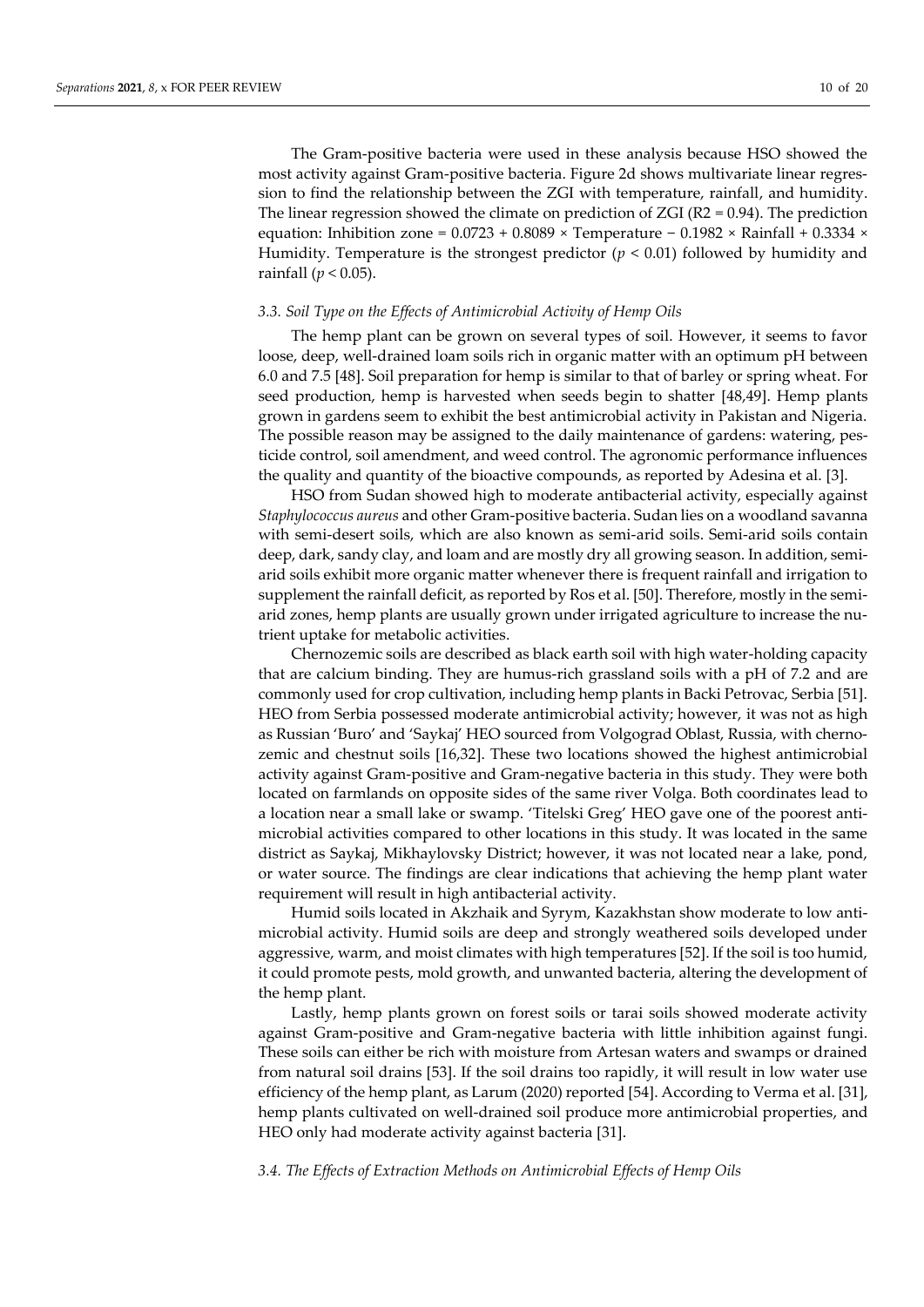Three different extraction methods were compared to identify which extraction method gives the best antimicrobial effects in the oil: solvent extraction, cold pressing, and hydrodistillation; see Table 2. Out of the three types of solvent extractions used in all eleven experiments, solvent extraction using methanol exhibited the most robust antimicrobial inhibition of 40 mm ZGI against fungi *Candida albicans* [55]. HSO in Ali et al. [41] showed the second greatest ZGI of 28 mm against *Staphylococcus aureus* [41].

**Table 2.** Extraction methods on the effect on antimicrobial activity on hemp products.

| <b>Product Type</b> | <b>Method of Extraction</b>       | <b>Antimicrobial Activity (mm)</b>      | Reference |  |
|---------------------|-----------------------------------|-----------------------------------------|-----------|--|
| Unrefined HSO       | Solvent extraction (Methanol)     | $2.3 - 3.3, 0.3 - 3.0$                  | [63]      |  |
| <b>HSO</b>          | Cold pressed                      | 85.7-90.7%                              | $[9]$     |  |
| <b>HSO</b>          | Solvent extraction (Ethanol)      | 21, 28, 15, 16, n/a                     | $[38]$    |  |
| <b>HEO</b>          | Hydrodistillation                 | $2-11, 1-12, 1-9$                       | $[70]$    |  |
| <b>HEO</b>          | Hydrodistillation                 | $2.50 - 7.17$ , $1 - 8.33$ , $3 - 13.8$ | $[11]$    |  |
| <b>HEO</b>          | Hydrodistillation                 | $4-11$ , $n/a-7$                        | $[15]$    |  |
| CBD Oil             | Solvent extraction (Ethanol)      | $1-4$ MIC $\mu$ g/mL, n/a               | [64]      |  |
| THC, CBD, and CBG   | Solvent extraction (Acetone)      | $0.5-2$ MIC $\mu$ g/mL                  | [68]      |  |
| <b>HLE</b>          | Solvent extraction (Ethanol)      | 10. 3, 22.2, 25.3                       | [65]      |  |
|                     |                                   | A: $12, 16, 20$ M: $10, 14, 20$         |           |  |
| <b>HLE</b>          | Solvent extraction (Methanol (M)) | A: 10, 10, 18 M: 11, 11, 18             | $[33]$    |  |
|                     | (Acetone(A))                      | A: $20, 25, 35$ M: $25, 37, 40$         |           |  |
|                     |                                   | $n/a$ <sup>*</sup>                      |           |  |

Green: *G*+ bacteria; Yellow: G- bacteria; Purple: Fungi Antimicrobial Activity; ZGI (mm), MIC (MICμg/mL), Decrease in viable bacteria (%) \* no effect on Aspergillus niger. Units in (mm). A: Acetone. M: Methanol. All the abbreviations of the microorganisms are indicated after the conclusion.

> Mkpenie et al. [55] observed if the type of solvent used to extract the HSO, acetone or methanol, affected the antimicrobial properties of HSO [55]. The ZGI of fungi showed 5–12 mm less in acetone than methanol extraction. The difference in acetone and methanol extraction against Gram-positive and Gram-negative bacteria did not show any significant difference. Unrefined HSO was also extracted via methanol [4] and did not exhibit the same high result [41,55,56]. In addition, it had only 3 mm inhibition against *Staphylococcus aureus*, further confirming that the extraction method does not significantly influence antimicrobial events.

> It is important to note that the temperature, rate of agitation, extraction time, and solvent to plant ratio all affect the final yield and antimicrobial potential of HSO [18]. Solvent extractions can be completed by a Soxhlet extractor or a DM technique [18]. However, ethanol seems to be the most popular choice of solvent used for extraction because it is considered adequate, efficient, and safe to handle [57,58], and methanol is better for the extraction of phytochemicals due to its polarity work [59].

> Cold pressing as an extraction method has been conducted as a commonly used method due to its capacity to extract more phenolic compounds, chlorophyll, beta-carotene, flavonoids, gamma-tocopherols, alpha-tocopherols, and increase antioxidant capacity compared to solvent extractions [60,61]. However, the only disadvantage with cold pressing is that 60–80% of oil is out of the hemp seed [18]. Nevertheless, one study used a cold-pressing technique for HSO extraction and achieved an 85.7–90.7% decrease in viable bacteria against *Staphylococcus aureus* [62], suggesting promising results for cold-pressed HSO as an antimicrobial solution.

> For traditional hydrodistilled methods, HEOs indicated moderate activity against bacteria and fungi [16,31,32]. There are three types of hydrodistillation techniques: water immersion, vapor immersion, and direct vapor immersion. The antimicrobial activity and major constituent extracted from the hydrodistilled oil are based on its Distillation Time (DT) and whether or not the hemp plant is grounded [32]. Hydrodistilled HEO showed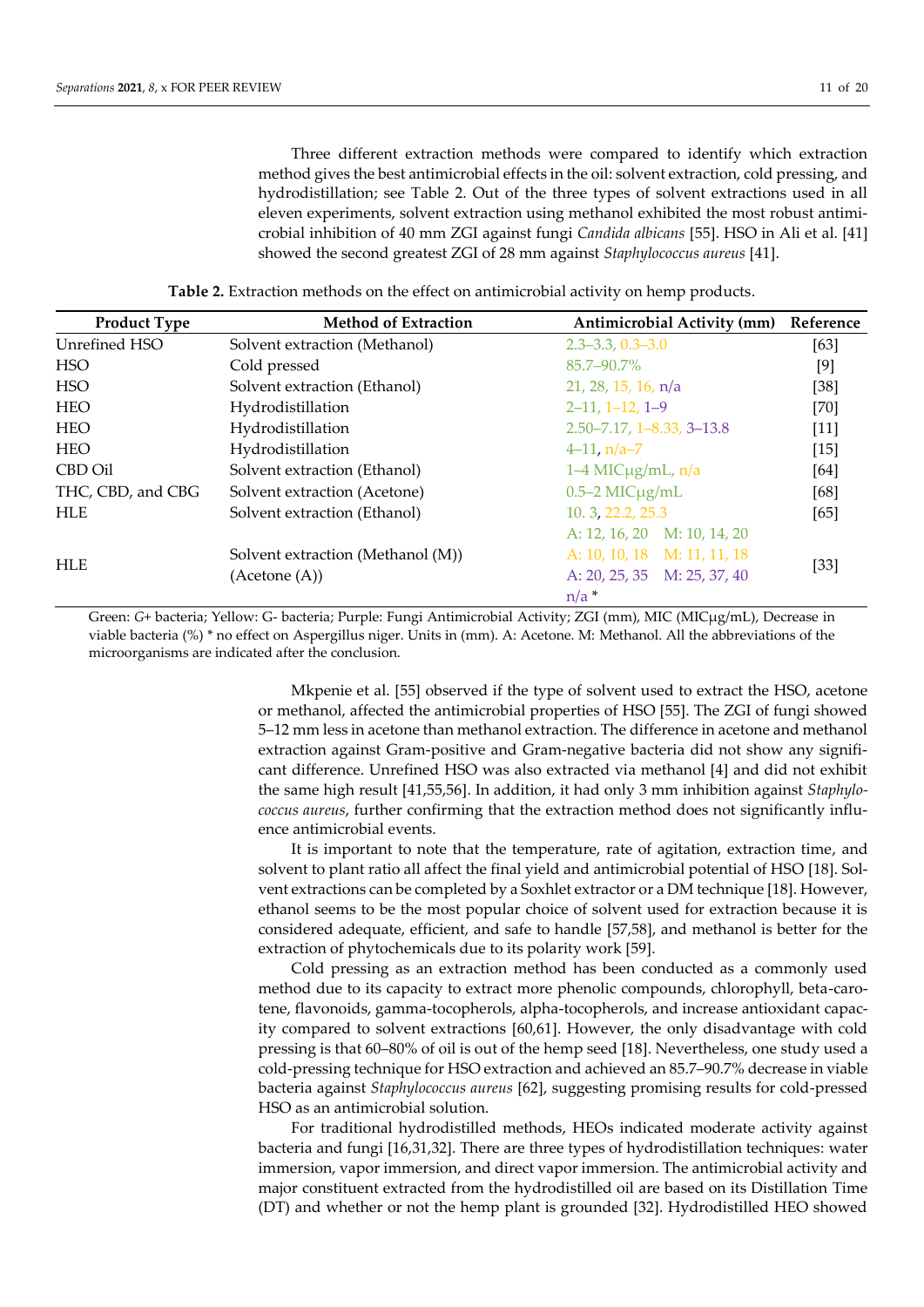promising results in CBD extractions of wild hemp plants and even pertained to a higher concentration of commercial hemp (7.5–7.8%) grown for CBD oil production [16]. Zheljazkov et al. [16] achieved up to 52.4% of CBD using hydrodistillation extraction, which was the highest recorded CBD content in a hemp plant using this extraction method, giving hydrodistillation a promising outlook for future tests [16].

*3.5. Bacteria and Fungi Most Sensitive to HSO, HEO, Cannabinoids, and HLE (N = 11)*

Tables 3 and 4 show the inhibition zones of HSO, HEO, cannabinoids, and HLE against Gram-positive bacteria, Gram-negative bacteria, and fungi.

|                | BC    | <b>BS</b> | ML      | <b>SA</b> | <b>CF</b> | EF      | EC    | SaE | <b>SeM</b> | PA      | <b>CA</b> |      |      | AN SC Reference |
|----------------|-------|-----------|---------|-----------|-----------|---------|-------|-----|------------|---------|-----------|------|------|-----------------|
| 1              | 2.3/0 | 2.3/0     | 3.3/2.7 | 3/3       | 2.3/0     | 2.3/2.7 | 0.3/0 | 3/0 | 2.7/0.7    | 1.7/2.3 |           |      |      | [63]            |
| 2              |       |           |         | n/a       |           |         | n/a   |     |            |         |           | $5*$ | $5*$ | $[71]$          |
| 3              |       |           |         | $85.7 -$  |           |         |       |     |            |         |           |      |      | [9]             |
|                |       |           |         | 90.7%     |           |         |       |     |            |         |           |      |      |                 |
| $\overline{4}$ |       | 21        |         | 28        |           |         | 15    |     |            | 16      |           |      |      | [41]            |
|                |       |           | 25 MIC  |           |           | 50 MIC  |       |     | 50 MIC     | n/a     | n/a       |      |      |                 |

**Table 3.** Antimicrobial effects of HSOs.

\* Zone of Growth Inhibition was not given, 5 mm was used as an estimate. Paper 2 showed some yeast inhibition during the first screening [71]. Units in (mm).

|   | <b>BS</b> | <b>SA</b>        | <b>StM</b> | EF                          | <b>SP</b> | EC  |                  |     | SaE KP PA ST    |  |                          |                                                                                                           | YE CA CK CT Reference |
|---|-----------|------------------|------------|-----------------------------|-----------|-----|------------------|-----|-----------------|--|--------------------------|-----------------------------------------------------------------------------------------------------------|-----------------------|
| 5 |           | $2 - 11$         |            | $2 - 8$ 3-10                |           |     | $2 - 11$         |     | $3 - 8$         |  | $1-10$ $3-9$ $1-8$ $2-7$ |                                                                                                           | [70]                  |
| 6 |           | $3.25 -$<br>6.58 |            | $2.84 - 2.5 -$<br>7.17 7.17 |           |     | $4.33 -$<br>8.33 |     | $1.67-$<br>4.17 |  |                          | $1-8.17 \begin{array}{ccc} 3.83- \\ 9.17 \end{array}$ $3-12 \begin{array}{ccc} 4.83- \\ 13.8 \end{array}$ | $[51]$                |
|   |           | 10               | -9         |                             |           | n/a |                  | n/a | $n/a$ 7         |  |                          |                                                                                                           | 151                   |

**Table 4.** Antimicrobial effects of HEOs.

HEO was extracted from leaves, flowers, seeds, seed bracts, inflorescences, and thinner stems. Units in (mm).

#### 3.5.1. HSO

HSO showed the highest activity against Gram-positive bacteria, moderate activity against Gram-negative bacteria, and little to no activity against fungi (Table 3). The most sensitive bacteria to HSO was found to be *Staphylococcus aureus, Micrococcus luteus* followed by *Bacillus subtilis*. Ali et al. [9] showed the highest ZGI against *Staphylococcus aureus* out of all hemp-derived oils with an inhibition of 28 mm from the Cannabis seed oil itself and 12 mm in the whole plant. Inhibition of the seed oil was 8–16 mm greater than the gentamicin control and 16 mm greater than the whole plant [9]. The findings indicate that the content in the seed contains significant antibacterial effects against *Staphylococcus aureus* that are not found in the remainder of the plant. As a result of the effect of HSO on *Staphylococcus aureus*, HSO products can inhibit mainly skin infections such as acne and cellulitis, pneumonia, and bacteraemia. A likely reason HSO acts more deficient against Gram-negative bacteria is the outer protective lipopolysaccharide layer in the cell wall found in Gram-negative bacteria.

Nonetheless, HSO still expressed some inhibition against Gram-negative bacteria; therefore, it is a valuable oil to protect against bacteraemia, urinary tract infection, and pneumonia, often caused by *Escherichia coli* and *Pseudomonas aeruginosa*. However, more research should be conducted on HSO's ability to inhibit *Salmonella enteritidis*, *Serratia marcescens*, and *Micrococcus luteus*, since they gave higher inhibition rates in Mikulcová et al. [4] but were not tested against in Ali et al. [9]. In addition, HSO has been seen to inhibit yeast*;* however, it failed to replicate the results [33].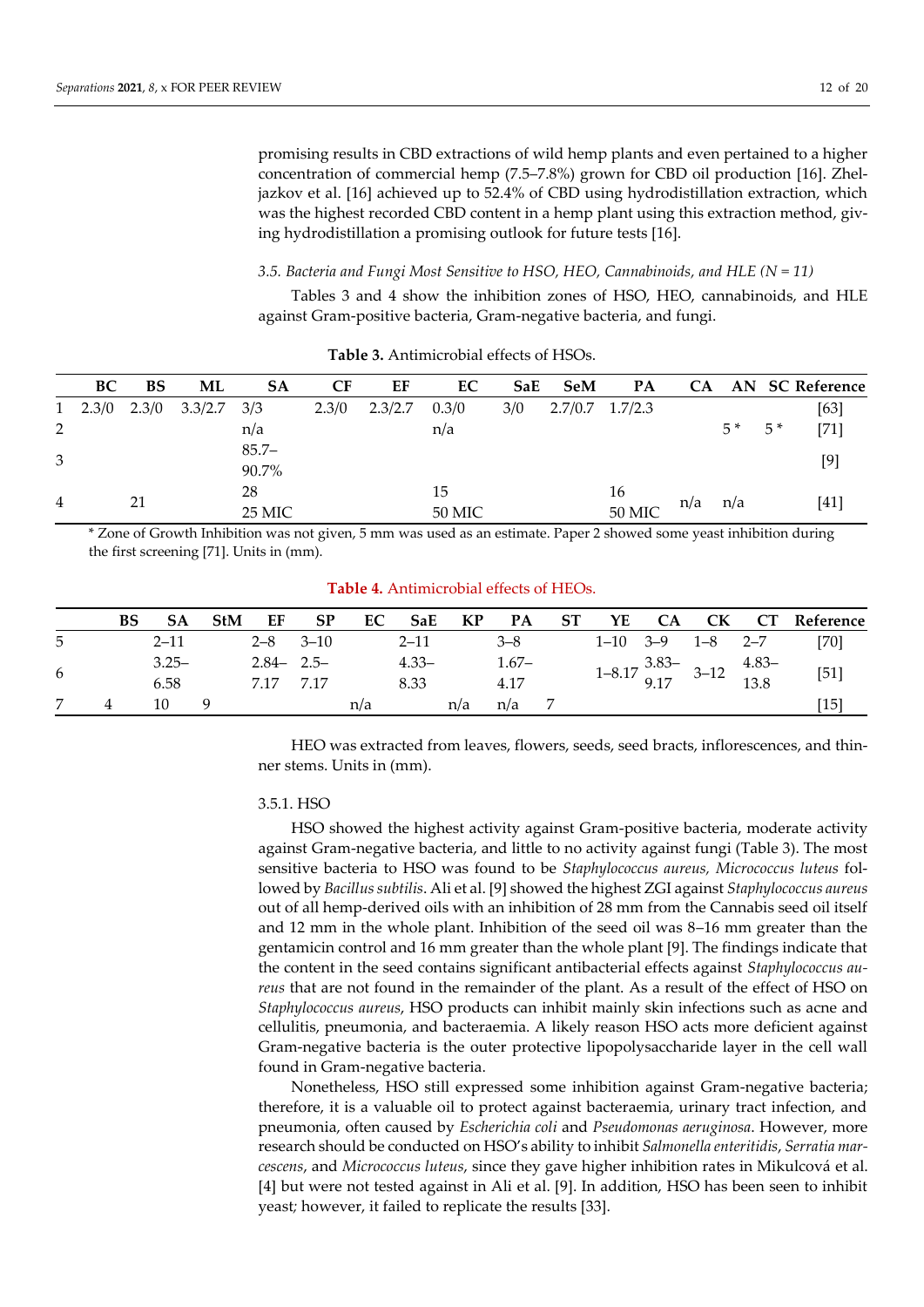#### 3.5.2. HEO

HEO showed low to moderate activity against all bacteria and fungi. *Staphylococcus aureus* was the most sensitive Gram-positive bacteria to HEO and *Pneumococcal pneumoniae* and *Streptococcus mutans*. *Staphylococcus aureus* was most sensitive against the 'wild Buro' HEO, containing 52.4% of CBD (Table 4). The other three Gram-positive bacteria experienced some but little inhibition, starting with the highest ZGI against *Pneumococcal pneumoniae*, *Enterococcus faecalis*, and *Bacillus subtilis*. Interestingly, HSO expressed high activity against *Bacillus subtilis* compared to HEO. However, HEO showed higher activity against fungi. Due to the HEO content, various parts of the plant may potentially exude antifungal properties from compounds found in different parts of the plant. The HEO use exhibited the highest antimicrobial activity against *Candida tropicalis* once grounded and distilled for 5–10 min, which was followed by *Candida albicans* and *Candida krusei*, which was not grounded at 0–5 DT. *Candida albicans* was also most sensitive to the 'wild Saykaj' oil, which is grown in Russia. In general, HEO showed lower antifungal properties in each control. Fluconazole's inhibition against fungi averaged 3.5 to 15.7 mm higher than HEO in both papers. All bacterial inhibitions were lower than that of the control, suggesting that HEO is not an overly strong antimicrobial product.

#### *3.6. Cannabinoids and HLEs*

Table 5 shows that cannabinoids, especially CBD, THC, and CBN, extracted from flowers showed lower MIC values to Gram-positive *Staphylococcus aureus* and *Staphylococcus epidermidis,* which means that cannabinoids do not need to be present in high concentrations to exhibit antimicrobial effects. It has been reported that even the smallest amount of CBD or Cannabidiolic acid (CBDA) contamination in oil can positively impact Grampositive bacterial inhibition [16,33]. Since the flower containing all the beneficial cannabinoids is located beside the seed, the flower could likely contaminate HSO during extraction, and this may explain why Ali et al. [9] obtained a significantly greater inhibition effect against Gram-positive bacteria than Mikulcová et al. [4] and Ba et al. [33]. Contrastingly, unlike Gram-positive bacteria, neither CBD nor CBDA showed any activity against Gram-negative bacteria, *Pseudomonas aeruginosa* or *Escherichia coli,* as reported by Martinenghi et al. [13], showing that cannabinoids work best against Gram-positive bacteria, and other major constituents in the oil cause inhibition against bacteria or fungi in HSO.

|    | SА           | SE        | EС   | PA        | CA        | AN  | Reference |
|----|--------------|-----------|------|-----------|-----------|-----|-----------|
| 8  | $1, 2-4$ MIC | $2-2$ MIC | n/a  | n/a       |           |     | [64]      |
| 9  | $0.5-2$ MIC  |           |      |           |           |     | $[62]$    |
| 10 | 10.2         |           | 22.2 | 25.3      |           |     | [65]      |
| 11 | $10 - 20$    |           |      | $10 - 18$ | $20 - 40$ | n/a | [33]      |
|    |              |           |      |           |           |     |           |

**Table 5.** Antimicrobial effects of cannabinoids and HLEs.

Papers 8, 9 represent cannabinoids [62,64]. Papers 10, 11 represent HLEs [65,33]. Units in (mm).

Next to cannabinoids, Table 5 shows HLEs, which also are a large source of cannabinoids such as CBD [66,67]. Once again, HLE showed high activity against *Staphylococcus aureus*; however, it possessed higher inhibition rates against Gram-negative bacteria and fungi. Inhibition of *Staphylococcus aureus* was similar but slightly higher than HEO; however, it was not as high as HSO inhibition, ranging from 10 to 20 mm ZGI [8,55,56].

Compared to HSO and HEO, HLE experienced one of the highest inhibitory zones against Gram-negative bacteria, ranging from 10 to 25.3 mm ZGI. Mkpenie et al. [55] showed similar results for both Gram-positive and Gram-negative bacteria [55]. However, Naveed et al. [56] displayed 12–15 mm higher inhibitory effects against Gram-negative bacteria [56]. Furthermore, this study showed the highest amount of activity against *Esch-*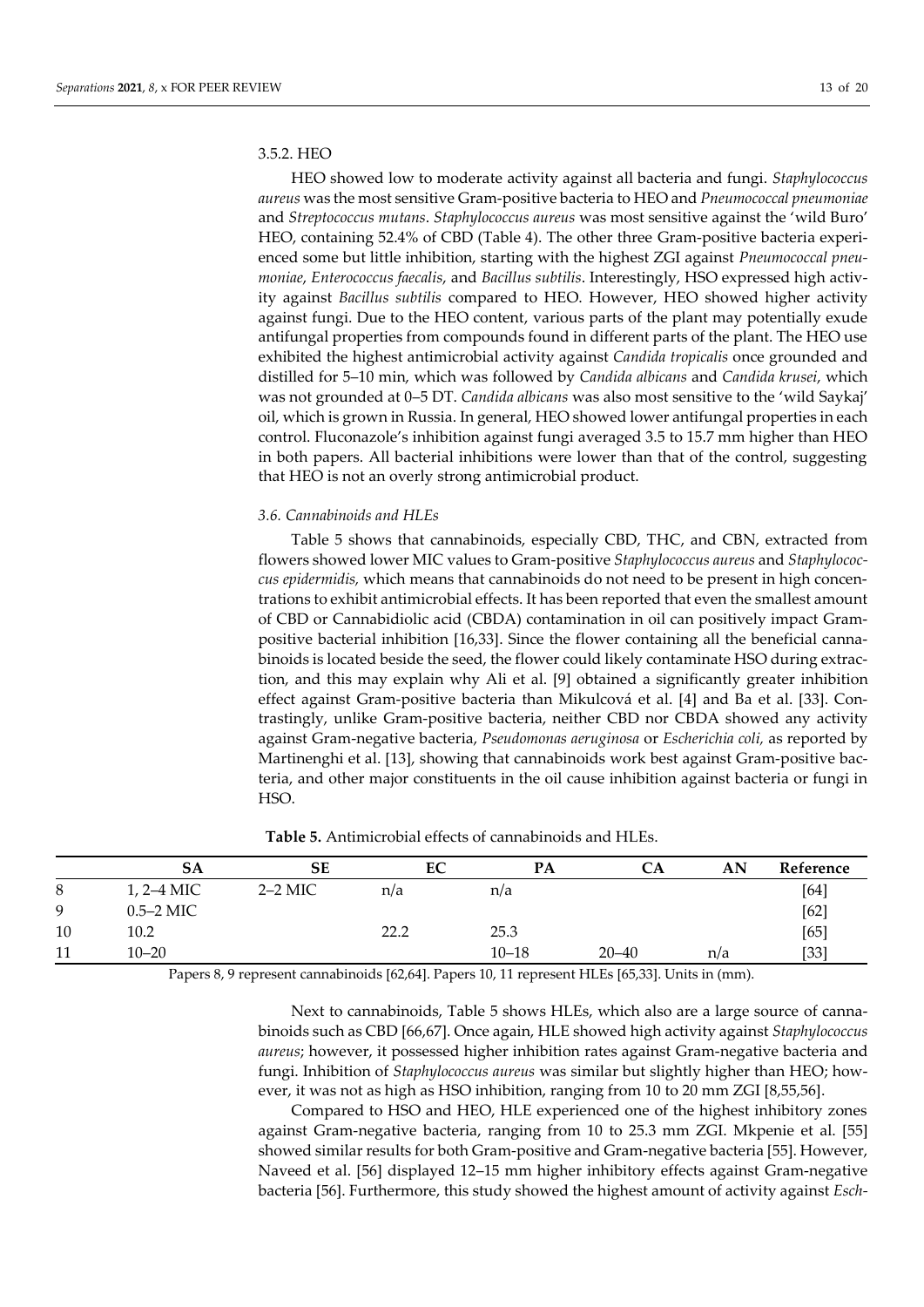*erichia coli* and *Pseudomonas aeruginosa.* According to Audu Sambo et al. [68], *Cannabis sativa* leaves contain larger quantities of amino acids, which would explain the higher antibacterial activity of HLE, since amino acids exhibit high antimicrobial effects [68].

Lastly, fungi experienced the greatest sensitivity to HLEs. It showed 20–40 mm ZGI against *Candida albicans*; however, it showed no activity against *Aspergillus niger*. This result would suggest why HEO expressed higher antifungal properties to HSO, as its ingredients include hemp leaves, unlike HSO. This was the highest ZGI overall, suggesting that the HLE is a good supplement to consume if suffering from Candidiasis. This study further proves that HSO is primarily effective against the inhibition of Gram-positive bacteria and that the antifungal properties of the plant are situated in other parts of the hemp plant, i.e., the leaf.

#### *3.7. Antioxidant Activity of Hemp Products*

Many diseases are associated with the accumulation of free radicals. Therefore, to test for antioxidant activity, a plant can be tested for its scavenging activity against free radicals. DPPH, ABTS, and others are widely used as stable free radicals to observe the plant's scavenging abilities. All the papers tested for radical scavenging abilities against DPPH are presented in Table 6. Despite HSO's promising antioxidant components (γ-tocopherols, terpenes, and phenolic compounds), HSO still exhibited the lowest DPPH scavenging capabilities in three out of four research articles. HSO showed 0.43 μmol Trolox/mg less scavenging ability to sunflower seeds [20], 49.7% less DPPH scavenging activity ascorbic acid, and 5.0–9.32% less DPPH activity compared with the male Wistar rats fed on a standard diet in vivo. HSO [10] was the only one that did not show the least amount of DPPH scavenging ability compared to other oils. This cold-pressed HSO showed the second-highest scavenging ability, which was greater than that of terebinth, radish, stinging nettle, and laurel oil. HSO does not show a significant antioxidant ability because HSO is highly unstable because of the high content of unsaturated fatty acids [10].

| Hemp                         | Origin                       | In Vivo/ | Control                                | <b>Radical Scavenging Activity</b>                                      | Radical Scavenging Activity Referen                                        |        |
|------------------------------|------------------------------|----------|----------------------------------------|-------------------------------------------------------------------------|----------------------------------------------------------------------------|--------|
| <b>Type</b>                  |                              | In Vitro |                                        | against DPPH (Control)                                                  | against DPPH                                                               | ces    |
| <b>HSO</b>                   | Romania In vitro             |          | Sunflower<br>seeds                     | $0.47 \mu$ mol Trolox/mg sample                                         | $0.04 \mu$ mol Trolox/mg sample                                            | $[77]$ |
| <b>HSO</b>                   | Turkey                       | In vitro | Laurel Oil                             | $85.79$ mg Trolox/100 g oil<br>Stinging nettle 46.0 mg Trolox/100 g oil | $62.37$ mg Trolox/100 g oil                                                | $[10]$ |
| <b>HSO</b>                   | Los<br>Angeles<br><b>USA</b> | In vitro | a-tocopherol<br>ascorbic acid          | 86.3% DPPH<br>94.7% DPPH                                                | 45% DPPH                                                                   | $[78]$ |
| HSO,<br>HSOP,<br><b>WDPP</b> | Italy                        | In vivo  | Male Wistar<br>standard diet           | rat fed with a 14.89–36.45% DPPH                                        | 5.57-31.39% DPPH                                                           | $[78]$ |
| HSH,<br><b>HSK</b>           | China                        | In vitro | Water                                  | HSH: 2.21/1.09 DPPH IC50<br>mg/mL<br>HSK: 2.15/4.55 DPPH IC50<br>mg/ml  | HSH: 0.58 / 1.01 DPPH IC50<br>mg/mL<br>HSK: 0.09 / 0.11 DPPH IC50<br>mg/ml | $[79]$ |
| <b>HSF</b>                   | Canada                       | In vitro | Tea leaf and<br>Rice flour<br>crackers | 40.22 DPPH ( $\mu$ mol TE/g d.w.)                                       | DPPH ( $\mu$ mol TE/g d.w.)<br>7.47                                        | $[57]$ |
| <b>HPH</b>                   | Canada                       | In vitro | <b>GSH</b>                             | 28%                                                                     | HPH: 3%                                                                    | [80]   |
| <b>HPH</b>                   | Canada                       | In vitro | <b>GSH</b>                             | 55%                                                                     | HPH: 52%                                                                   | [66]   |

**Table 6.** Antioxidant activity against of HSO and hemp products.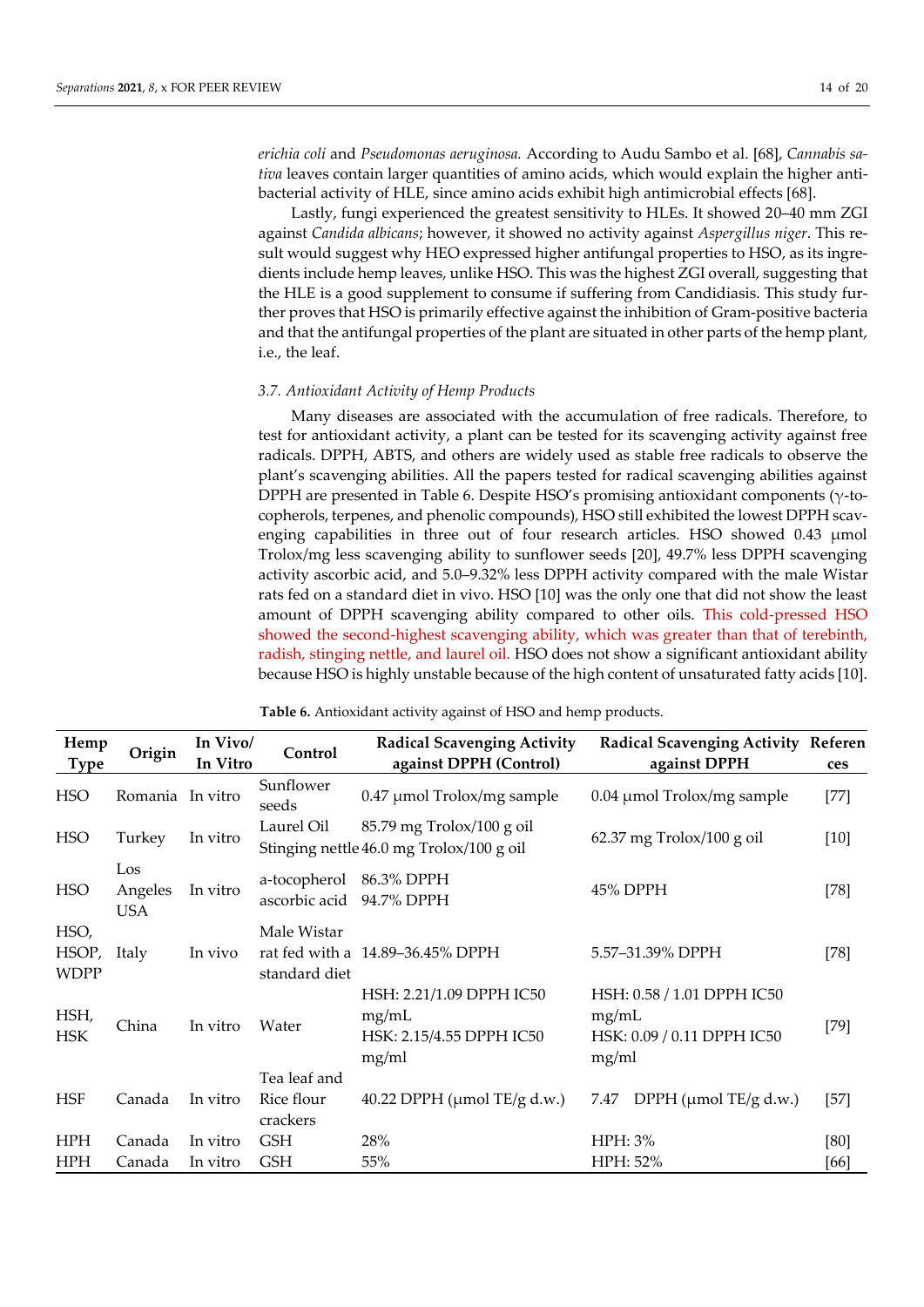| In vivo | casein-only<br>diet | TAC: 0.145 mM/mL<br>SHR fed with SOD: 81%<br>CAT: 58%<br>$TPx$ (abs): $0.6$ | Trial 1, Trial 2, Trial 3<br>TAC: 0.2, 0.03, 0.21 mM/mL<br>SOD: 90%, 87%, 98%<br>CAT: 70%, 62%, 98%<br>TPx (abs): $0.42$ , $0.49$ , $0.5$ | [66] |
|---------|---------------------|-----------------------------------------------------------------------------|-------------------------------------------------------------------------------------------------------------------------------------------|------|
|---------|---------------------|-----------------------------------------------------------------------------|-------------------------------------------------------------------------------------------------------------------------------------------|------|

T1: (six-week-old SHRs) fed four separate diets. Four rats out of eight were terminated after 8 weeks. T2: Remaining SHRs were switched to regular chow diet for 4 weeks to serve as a washout period and allowed the establishment of oxidative stress. The now 20-week-old rats were fed four separate diet plans for 4 weeks and terminated. T3: (NTRs) used 20-weekold rats fed three separate protein diets for 4 weeks. Then, they were terminated.

> HSH, HSF, and HPH expressed slightly higher antioxidant activities based on their DPPH scavenging capabilities and may be assigned to the additional components found in the seed coat, resulting in higher antioxidant capacity. Chen et al. (2012) determined the IC50 values of HSH and compared them to the HSK (seed without the hull) [69]. They concluded that HSH achieved a 0.92/0.42 lower IC50 value than HSK, meaning that lower amounts of HSH will give the same antioxidant effect as HSH. Chen et al. (2012) further isolated two compounds that showed the most antioxidant activity: N-trans-caffeoyltyramine and cannabisin B [69]. Other studies have supported that these constituents possessed antioxidant abilities [70,72,73]. Furthermore, HSF also showed potential in antioxidant capabilities, because HSF is made from the shelled defatted hemp seed or the hull. It is already known from the previous study that HSH contains larger amounts of antioxidant components, making HSF a great additive for baked goods as a source of antioxidants.

> HPH is a soluble form of hemp protein and is a hydrolyzed hemp protein isolate from defatted hemp flour. It is often used in skincare and as a dietary protein powder. Girgih et al. [74,75] conducted in vitro experiments on HPH to test their scavenging abilities against DPPH. The results found that HPH performed better against DPPH in the later study and showed great potential as an antioxidant. Girgih et al. [74] also conducted an in vivo experiment involving Hyper-Sensitive Rats (HSR) that were fed four different diets and showed that lipid peroxidation levels decreased 20-week-old SHRs (T2) when compared to the young SHRs (T1) [75]. The presence of HPH in the diets led to a significant  $(p < 0.05)$  increase in plasma SOD and CAT levels in the T1 and T2 groups and a decrease in TPx levels. According to Girgih et al. [75], HPH contained antioxidant peptides that reduced the rate of lipid peroxidation in SHRs with enhanced antioxidant enzyme levels and total antioxidant capacity [75].

> To conclude the antioxidant activity in hemp seeds, the HSH around the kernel possessed the most antioxidant potential compared to HSO, which only uses the dehulled hemp seeds for oil production. The results suggest that to achieve optimal antioxidant activity from the hemp seed, shelled hemp seed products such as HSF, HPH, or even hemp protein isolate (protein isolated from the hemp seeds) are needed.

> Different parts of the plant in addition to HSO were utilized in this peer review, such as HSH, HPH, and HSF, due to the lack of papers focusing on the antioxidant properties of HSO alone. More studies should be conducted on the influence of antioxidant activity in HSO using the same method of testing and a variety of different sources of hemp plants.

#### **4. Conclusions**

In this study, HSO exhibits antimicrobial activity based on its major constituents (cannabidiol (CBD), β-caryophyllene, and limonene). The growing factors influenced the bioactivity of the HSO such that humid soils showed low antimicrobial activity; in contrast, semi-arid soils revealed high antimicrobial activity against skin infections endocarditis and osteomyelitis caused by *Staphylococcus aureus.* HSO showed the highest activity against Gram-positive bacteria, specifically *Staphylococcus aureus, Micrococcus luteus,* and *Bacillus subtilis*, but it was not limited to Gram-negative bacteria of *Escherichia coli* and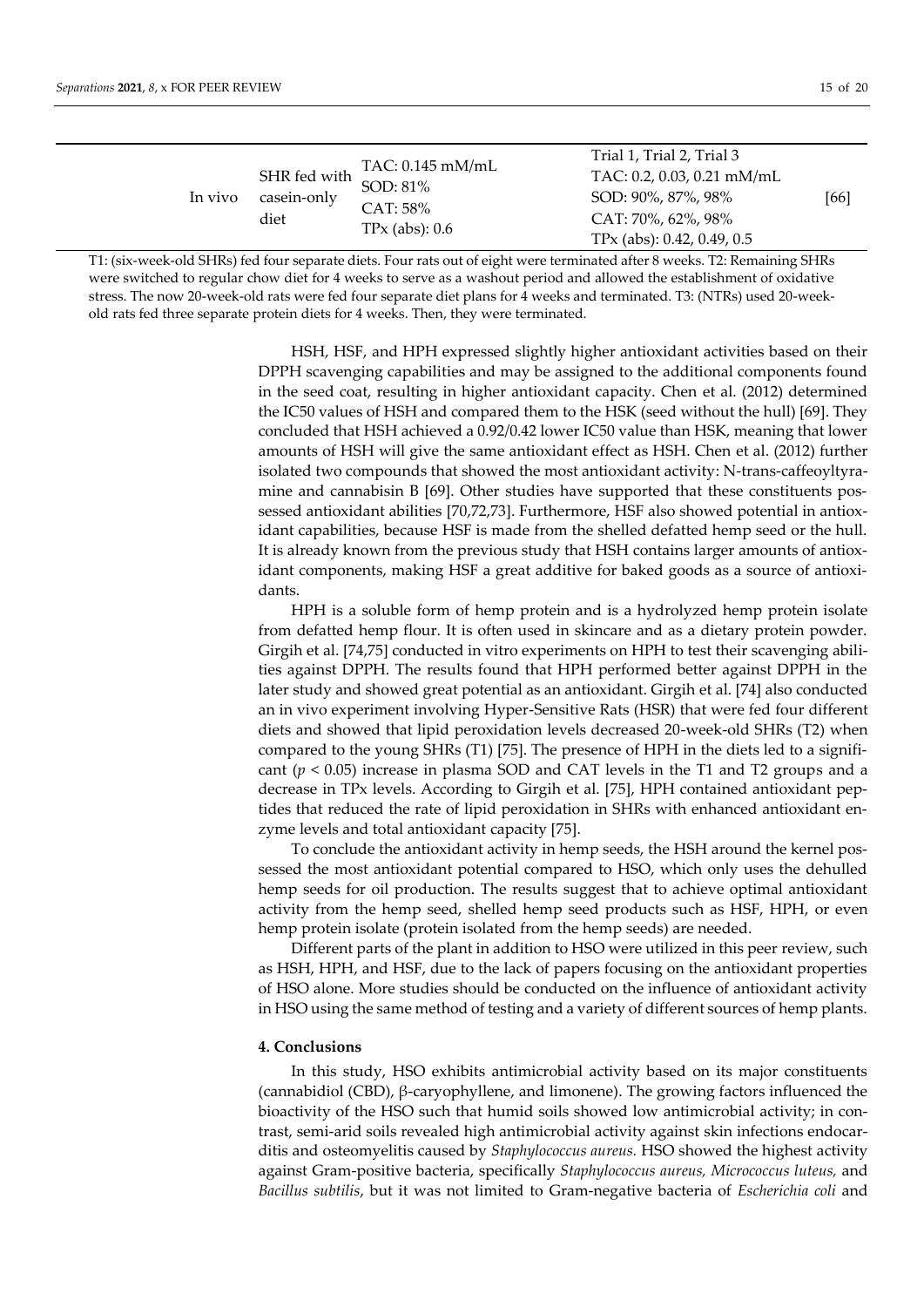*Pseudomonas aeruginosa*. In addition, three extraction methods (cold pressed, hydrodistillation, solvent extraction) are commonly used to extract HSO. However, the extraction methods have less influence on the HSO bioactivity. HSO worked best on Gram-positive bacteria, particularly *Staphylococcus aureus*, but other hemp-derived products with more CBD concentration such as Hemp Leaf Extract (HLE) performed better against fungi, particularly *Candida albicans*. In regard to the plant's growing conditions (temperature, humidity, rainfall), temperature exhibited the highest effect on inhibition levels against Gram-positive bacteria, followed by humidity and rainfall. HSO shows the greatest antibacterial ability against Gram-positive bacteria when grown in warm climates ranging from 20 to 39 °C. Furthermore, well-drained loam soils rich in organic matter seem to stimulate the HSO bioactivity. HSO did not show significant antioxidant activity; however, HSH, HSF, and HPH expressed promising DPPH scavenging ability. In conclusion, HSO can be used in research for its antimicrobial purposes against Gram-positive bacteria. More research is needed to elucidate how limiting factors influence the bioactivity of hemp-derived product oils.

**Author Contributions:** Conceptualization, K.O. and S.O.A.; methodology, K.O., S.O.A. and G.E.; investigation, F.T.; resources, K.O., S.O.A. and F.T.; writing—original draft preparation, K.O., S.O.A. and F.T.; writing—review and editing, K.O., S.O.A., G.E. and F.T.; supervision, F.T.; funding acquisition, F.T. All authors have read and agreed to the published version of the manuscript.

**Funding:**

**This research received no external funding.**

**Institutional Review Board Statement:**

**Not applicable**

**Informed Consent Statement:**

**Not applicable**

**Data Availability Statement:**

**Not applicable.**

**Conflicts of Interest:**

**The authors declare no conflict of interest.**

### **Abbreviations**

| <b>HSO</b>   | Hemp Seed Oil                    |
|--------------|----------------------------------|
| <b>CBD</b>   | Cannabidiol                      |
| <b>HSH</b>   | Hemp Seed Hull                   |
| <b>HSF</b>   | Hemp Seed Flour                  |
| <b>HPH</b>   | Hydrolyzed Hemp Seed Protein     |
| <b>DPPH</b>  | 2,2-Diphenylpicrylhydrazyl       |
| LA.          | Linoleic Acid                    |
| ALA          | Alpha Linolenic Acid             |
| <b>PUFAs</b> | Polyunsaturated Fatty Acids      |
| <b>GLA</b>   | Gamma Linoleic Acid              |
| <b>HEO</b>   | Hemp Essential Oil               |
| <b>THC</b>   | Tetrahydrocannabinol             |
| ZGI          | Zone of Growth Inhibition        |
| MIC          | Minimal Inhibition Concentration |
| CBG          | Cannabigerol                     |
| <b>HLE</b>   | Hemp Leaf Extract                |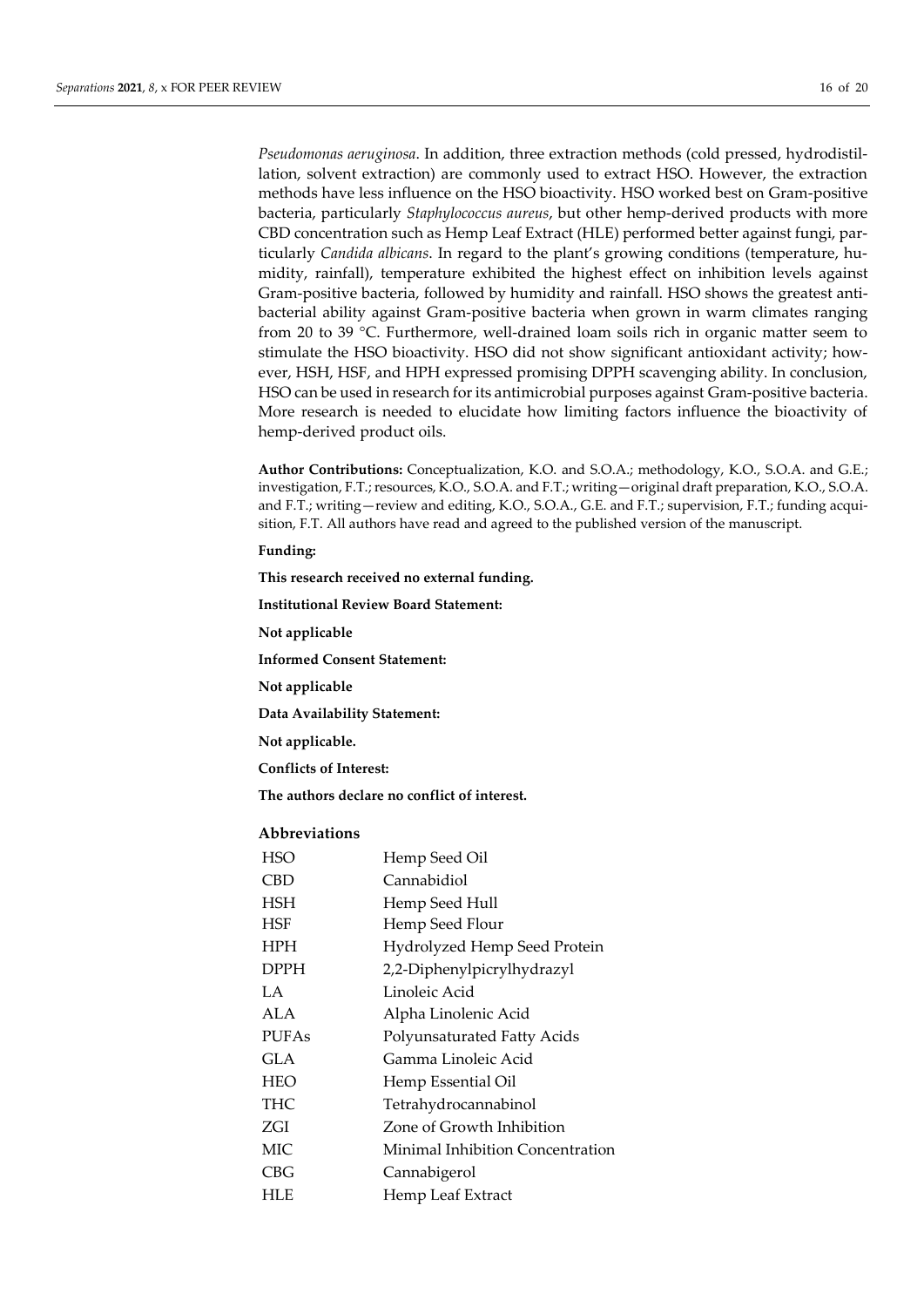| BС             | Bacillus cereus                                                                |
|----------------|--------------------------------------------------------------------------------|
| <b>BS</b>      | Bacillus subtilis                                                              |
| CF             | Citrobacter freundii                                                           |
| ML             | Micrococcus luteus                                                             |
| SA             | Staphylococcus aureus                                                          |
| StE            | Staphylococcus epidermidis                                                     |
| EC             | Escherichia coli                                                               |
| EF             | Enterococcus faecalis                                                          |
| SaE            | Salmonella enteritidis                                                         |
| SeM            | Serratia marcescens                                                            |
| <b>PA</b>      | Pseudomonas aeruginosa                                                         |
| AN             | Aspergillus niger                                                              |
| <b>CA</b>      | Candida albicans                                                               |
| SP             | Streptococcus pneumoniae                                                       |
| YE             | Yersinia enterocolitica                                                        |
| СK             | Candida krusei                                                                 |
| <b>CT</b>      | Candida tropicalis                                                             |
| ST             | Salmonella typhimurium                                                         |
| <b>StM</b>     | Streptococcus mutans                                                           |
| SC             | Saccharomyces cerevisiae                                                       |
| KP             | Klebsiella pneumoniae                                                          |
| DT             | Distillation Time                                                              |
| mm             | Millimeters                                                                    |
| А              | Acetone                                                                        |
| М              | Methanol                                                                       |
| <b>CBDA</b>    | Cannabidiolic Acid                                                             |
| <b>ABTS</b>    | 2,2'-Azino-Bis-3-Ethylbenzothiazoline-6-Sulfonic Acid (biochemical<br>reagent) |
| <b>HSK</b>     | Hemp Seed Kernel                                                               |
| <b>SHR</b>     | Spontaneous Hypersensitive Rats                                                |
| TAC            | Total Antioxidant Capacity                                                     |
| SOD            | Superoxide Dismutase                                                           |
| <b>CAT</b>     | Catalase                                                                       |
| T1             | <b>Trial One</b>                                                               |
| T <sub>2</sub> | <b>Trial Two</b>                                                               |
| T <sub>3</sub> | <b>Trial Three</b>                                                             |
| T4             | <b>Trial Four</b>                                                              |

#### **References**

- 1. Hayase, S. Manila Hemp in World, Regional, National and Local History. *J. Asia-Pac. Stud.* **2018**, *3*, 171–181.
- 2. Li, H.-L. An archaeological and historical account of cannabis in China. *Econ. Bot.* **1973**, *28*, 437–448, https://doi.org/10.1007/bf02862859.
- 3. Adesina, I.; Bhowmik, A.; Sharma, H.; Shahbazi, A. A Review on the Current State of Knowledge of Growing Conditions, Agronomic Soil Health Practices and Utilities of Hemp in the United States. *Agriculture* **2020**, *10*, 129, https://doi.org/10.3390/agriculture10040129.
- 4. Mikulcová, V.; Kašpárková, V.; Humpolíček, P.; Buňková, L. Formulation, characterization and properties of hemp seed oil and its emulsions. *Molecules* **2017**, *22*, 700.
- 5. Pasqua, T.; Rocca, C.; Lupi, F.R.; Baldino, N.; Amelio, D.; Parisi, O.I.; Granieri, M.C.; De Bartolo, A.; Lauria, A.; Dattilo, M.; et al. Cardiac and Metabolic Impact of Functional Foods with Antioxidant Properties Based on Whey Derived Proteins Enriched with Hemp Seed Oil. *Antioxidants* **2020**, *9*, 1066, https://doi.org/10.3390/antiox9111066.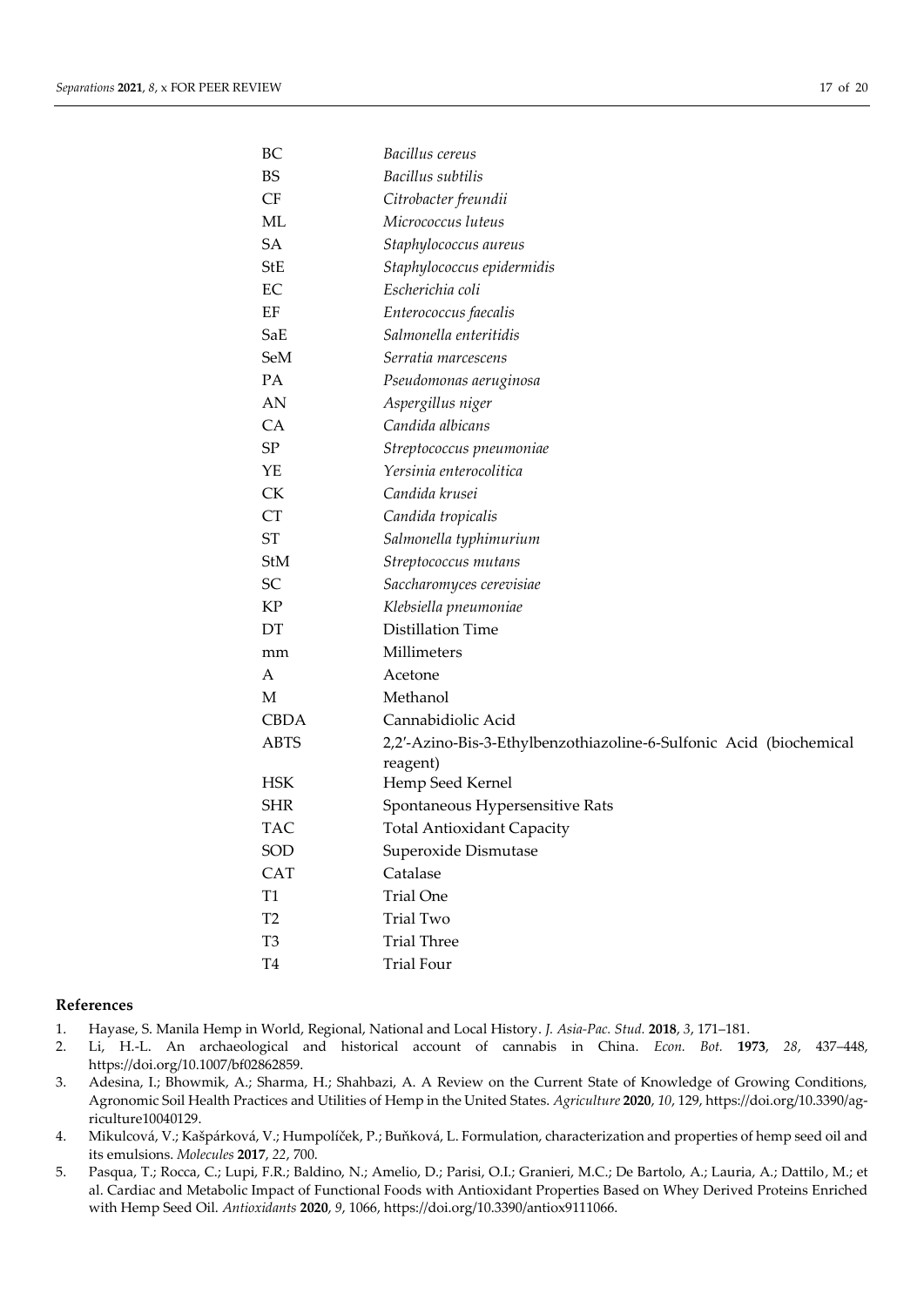- 6. Irakli, M.; Tsaliki, E.; Kalivas, A.; Kleisiaris, F.; Sarrou, E.; Cook, C.M. Effect οf Genotype and Growing Year on the Nutritional, Phytochemical, and Antioxidant Properties of Industrial Hemp (*Cannabis sativa* L.) Seeds. *Antioxidants* **2019**, *8*, 491, https://doi.org/10.3390/antiox8100491.
- 7. Deferne, J.L.; Pate, D.W. Hemp seed oil: A source of valuable essential fatty acids. *J. Int. Hemp. Assoc.* **1996**, *3*, 1–7.
- 8. Hazekamp, A.; Fischedick, J.T.; Díez, M.L.; Lubbe, A.; Ruhaak, R.L., 2010, Chemistry of cannabis. Comprehensive natural products II. Elsevier; 2010. p. 1033–84, https://doi.org/10.1016/b978-008045382-8.00091-5.
- 9. Ali, E.M.M.; Almagboul, A.Z.I.; Khogali, S.M.E.; Gergeir, U.M.A. Antimicrobial Activity of *Cannabis sativa* L. *Chin. Med.* **2012**, *03*, 61–64, https://doi.org/10.4236/cm.2012.31010.
- 10. Uluata, S.; Özdemir, N. Antioxidant Activities and Oxidative Stabilities of Some Unconventional Oilseeds. *J. Am. Oil Chem. Soc.* **2011**, *89*, 551–559, https://doi.org/10.1007/s11746-011-1955-0.
- 11. Andre, C.M.; Hausman, J.-F.; Guerriero, G. *Cannabis sativa*: The Plant of the Thousand and One Molecules. *Front. Plant Sci.* **2016**, *7*, 19, https://doi.org/10.3389/fpls.2016.00019.
- 12. García-Tejero, I.; Zuazo, V.H.D.; Sánchez-Carnenero, C.; Hernández, A.; Ferreiro-Vera, C.; Casano, S. Seeking suitable agronomical practices for industrial hemp (*Cannabis sativa* L.) cultivation for biomedical applications. *Ind. Crop. Prod.* **2019**, *139*, 111524, https://doi.org/10.1016/j.indcrop.2019.111524.
- 13. Martinenghi, L.D.; Jønsson, R.; Lund, T.; Jenssen, H. Isolation, Purification, and Antimicrobial Characterization of Cannabidiolic Acid and Cannabidiol from *Cannabis sativa* L. *Biomolecules* **2020**, *10*, 900, https://doi.org/10.3390/biom10060900.
- 14. Ferenczy, L.; Gracza, L.; Jakobey, I. An antibacterial preparatum from hemp (*Cannabis sativa* L.). *Naturwissenschaften* **1958**, *45*, 188–188, https://doi.org/10.1007/bf00621336.
- 15. Appendino, G.; Gibbons, S.; Giana, A.; Pagani, A.; Grassi, G.; Stavri, M.; Smith, E.; Rahman, M. Antibacterial Cannabinoids from *Cannabis sativa*: A Structure−Activity Study. *J. Nat. Prod.* **2008**, *71*, 1427–1430, https://doi.org/10.1021/np8002673.
- 16. Zheljazkov, V.D.; Sikora, V.; Dincheva, I.; Kačániová, M.; Astatkie, T.; Semerdjieva, I.B.; Latkovic, D. Industrial, CBD, and Wild Hemp: How Different Are Their Essential Oil Profile and Antimicrobial Activity? *Molecules* **2020**, *25*, 4631, https://doi.org/10.3390/molecules25204631.
- 17. Murray D. CBD Oil vs. Hemp Seed Oil: How to Know What You're Paying For. Healthline. 2020. Available online: https://www.healthline.com/health/hemp-vs-cbd-oil (Accessed 2.07.2021).
- 18. Fathordoobady, F.; Singh, A.; Kitts, D.D.; Pratap Singh, A. Hemp (*Cannabis sativa* L.) extract: Antimicrobial properties, methods of extraction, and potential oral delivery. *Food Rev. Int.* **2019**, *35*, 664–684.
- 19. Citti, C.; Pacchetti, B.; Vandelli, M.A.; Forni, F.; Cannazza, G. Analysis of cannabinoids in commercial hemp seed oil and decarboxylation kinetics studies of cannabidiolic acid (CBDA). *J. Pharm. Biomed. Anal.* **2018**, *149*, 532–540, https://doi.org/10.1016/j.jpba.2017.11.044.
- 20. Senila, L.; Neag, E.; Cadar, O.; Kovacs, M.H.; Becze, A.; Senila, M. Chemical, Nutritional and Antioxidant Characteristics of Different Food Seeds. *Appl. Sci.* **2020**, *10*, 1589, https://doi.org/10.3390/app10051589.
- 21. Callaway, J.C. Hemp seed as a Nutritional Resource: An Overview. *Euphytica* **2004**, *140*, 65–72.
- 22. Kriese, U.; Schumann, E.; Weber, W.; Beyer, M.; Brühl, L.; Matthäus, B. Oil content, tocopherol composition and fatty acid patterns of the seeds of 51 *Cannabis sativa* L. genotypes. *Euphytica* **2004**, *137*, 339–351, https://doi.org/10.1023/b:euph.0000040473.23941.76.
- 23. Sáez-Pérez, M.; Brümmer, M.; Durán-Suárez, J. A review of the factors affecting the properties and performance of hemp aggregate concretes. *J. Build. Eng.* **2020**, *31*, 101323, https://doi.org/10.1016/j.jobe.2020.101323.
- 24. Mediavilla, V.; Leupin, M.; Keller, A. Influence of the growth stage of industrial hemp on the yield formation in relation to certain fibre quality traits. *Ind. Crop. Prod.* **2001**, *13*, 49–56, https://doi.org/10.1016/s0926-6690(00)00052-2.
- 25. Amaducci, S.; Zatta, A.; Raffanini, M.; Venturi, G. Characterisation of hemp (*Cannabis sativa* L.) roots under different growing conditions. *Plant. Soil* **2008**, *313*, 227–235, https://doi.org/10.1007/s11104-008-9695-0.
- 26. Struik, P.C.; Amaducci, S.; Bullard, M.J.; Stutterheim, N.C.; Venturi, G.; Cromack, H.T.H. Agronomy of fibre hemp (*Cannabis sativa* L.) in Europe. *Ind. Crop. Prod.* **2000**, *11*, 107–118.
- 27. Gurwick, N.P.; Moore, L.A.; Kelly, C.; Elias, P. A Systematic Review of Biochar Research, with a Focus on Its Stability in situ and Its Promise as a Climate Mitigation Strategy. *PLoS ONE* **2013**, *8*, e75932, https://doi.org/10.1371/journal.pone.0075932.
- 28. Togliatti, K.; Archontoulis, S.V.; Dietzel, R.; Puntel, L.; VanLoocke, A. How does inclusion of weather forecasting impact inseason crop model predictions? *Field Crop. Res.* **2017**, *214*, 261–272.
- 29. Weatherspark. Available online: https://weatherspark.com (
- 30. Moher, D.; Liberati, A.; Tetzlaff, J.; Altman, D.G.; The PRISMA Group. Preferred Reporting Items for Systematic Reviews and Meta-Analyses: The PRISMA Statement. *PLoS Med.* **2009**, *6*, e1000097, https://doi.org/10.1371/journal.pmed.1000097.
- 31. Verma, R.S.; Padalia, R.C.; Verma, S.K.; Chauhan, A.; Darokar, M.P. The essential oil of 'bhang' (*Cannabis sativa* L.) for nonnarcotic applications. *Curr. Sci.* **2014**, *107*, 645–650.
- 32. Zheljazkov, V.D.; Sikora, V.; Semerdjieva, I.B.; Kačániová, M.; Astatkie, T.; Dincheva, I. Grinding and Fractionation during Distillation Alter Hemp Essential Oil Profile and Its Antimicrobial Activity. *Molecules* **2020**, *25*, 3943.
- 33. Leizer, C.; Ribnicky, D.; Poulev, A.; Dushenkov, S.; Raskin, I. The Composition of Hemp Seed Oil and Its Potential as an Important Source of Nutrition. *J. Nutraceuticals Funct. Med. Foods* **2000**, *2*, 35–53, https://doi.org/10.1300/j133v02n04\_04.
- 34. Lambert, D.M.; Fowler, C.J. The Endocannabinoid System: Drug Targets, Lead Compounds, and Potential Therapeutic Applications. *J. Med. Chem.* **2005**, *48*, 5059–5087, https://doi.org/10.1021/jm058183t.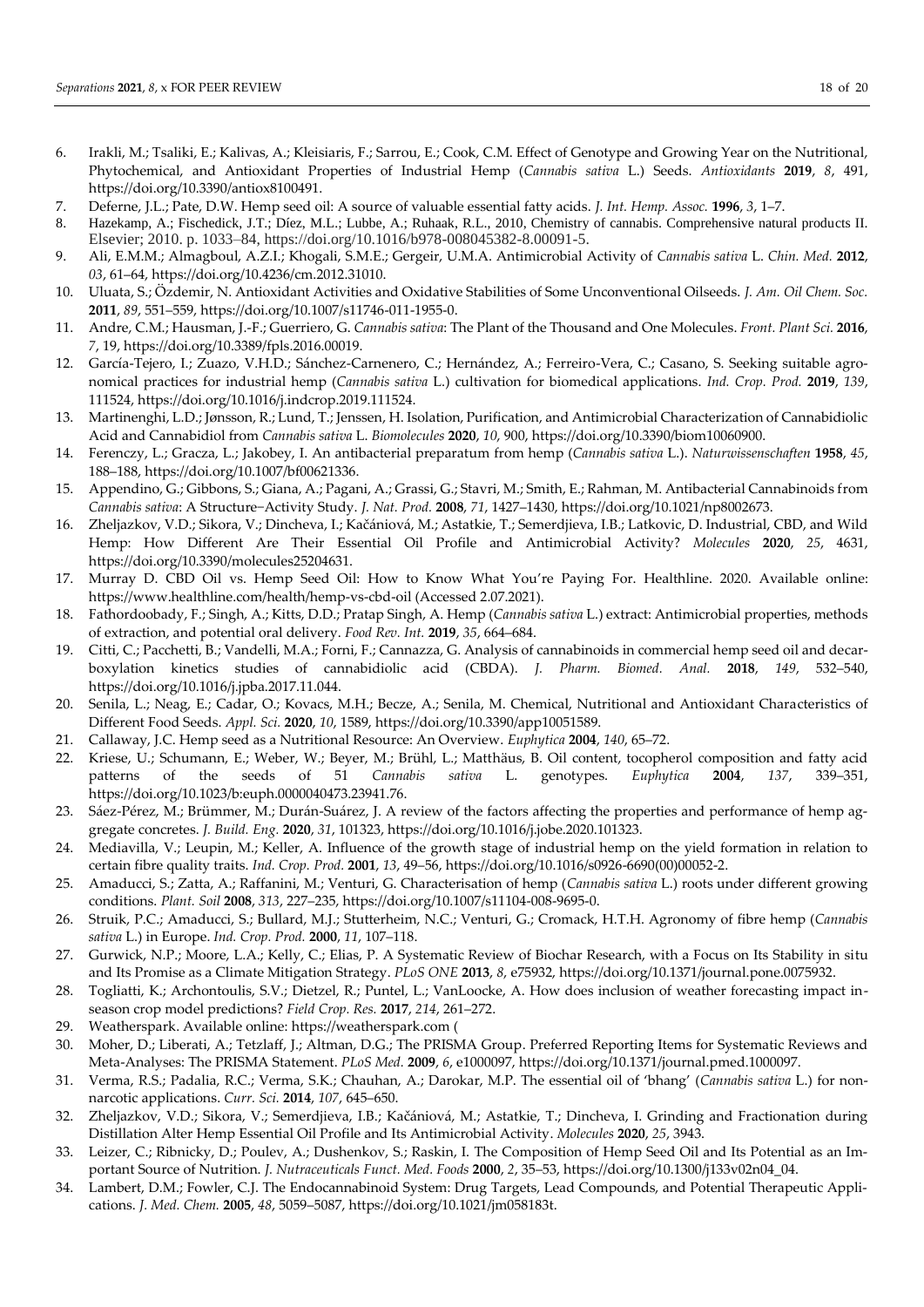- 35. Blaskovich, M.A.T.; Kavanagh, A.M.; Elliott, A.G.; Zhang, B.; Ramu, S.; Amado, M.; Lowe, G.J.; Hinton, A.O.; Pham, D.M.T.; Zuegg, J.; et al. The antimicrobial potential of cannabidiol. *Commun. Biol.* **2021**, *4*, 7, https://doi.org/10.1038/s42003-020-01530-y.
- 36. Raetz, C.R.H.; Ulevitch, R.I.; Wright, S.D.; Sibley, C.H.; Ding, A.; Nathan, C.F. Gram-negative endotoxin: An extraordinary lipid with profound effects on eukaryotic signal transduction *FASEB J.* **1991**, *5*, 2652–2660, https://doi.org/10.1096/fasebj.5.12.1916089.
- 37. Sieniawska, E.; Swatko-Ossor, M.; Sawicki, R.; Skalicka-Woźniak, K.; Ginalska, G. Natural Terpenes Influence the Activity of Antibiotics against Isolated Mycobacterium tuberculosis. *Med. Princ. Pract.* **2016**, *26*, 108–112, https://doi.org/10.1159/000454680.
- 38. Wang, C.-Y.; Chen, Y.-W.; Hou, C.-Y. Antioxidant and antibacterial activity of seven predominant terpenoids. *Int. J. Food Prop.* **2019**, *22*, 230–238, https://doi.org/10.1080/10942912.2019.1582541.
- 39. Nasser AL-Jabri, N.; Hossain, M.A. Comparative chemical composition and antimicrobial activity study of essential oils from two imported lemon fruits samples against pathogenic bacteria. *Beni-Suef Univ. J. Basic Appl. Sci.* **2014**, *3*, 247–253.
- 40. Zheljazkov, V.D.; Kacaniova, M.; Dincheva, I.; Radoukova, T.; Semerdjieva, I.B.; Astatkie, T.; Schlegel, V. Essential oil composition, antioxidant and antimicrobial activity of the galbuli of six juniper species. *Ind. Crop. Prod.* **2018**, *124*, 449–458.
- 41. Ali, N.A.A.; Chhetri, B.K.; Dosoky, N.S.; Shari, K.; Al-Fahad, A.J.A.; Wessjohann, L.; Setzer, W.N. Antimicrobial, Antioxidant, and Cytotoxic Activities of *Ocimum forskolei* and *Teucrium yemense* (Lamiaceae) Essential Oils. *Medicines* **2017**, *4*, 17.
- 42. Schmidt, E.; Bail, S.; Friedl, S.M.; Jirovetz, L.; Buchbauer, G.; Wanner, J.; Denkova, Z.; Slavchev, A.; Stoyanova, A.; Geissler, M. Antimicrobial Activities of Single Aroma Compounds. *Nat. Prod. Commun.* **2010**, *5*, 1365–1368, https://doi.org/10.1177/1934578x1000500906.
- 43. Schmidt, J.M.; Noletto, J.A.; Vogler, B.; Setzer, W.N. Abaco Bush Medicine: Chemical Composition of the Essential Oils of Four Aromatic Medicinal Plants from Abaco Island, Bahamas. *J. Herbs Spices Med. Plants* **2007**, *12*, 43–65, https://doi.org/10.1300/j044v12n03\_04.
- 44. Dahham, S.S.; Tabana, Y.M.; Iqbal, M.A.; Ahamed, M.B.K.; Ezzat, M.O.; Majid, A.S.A.; Majid, A.M.S.A. The Anticancer, Antioxidant and Antimicrobial Properties of the Sesquiterpene β-Caryophyllene from the Essential Oil of *Aquilaria crassna*. *Molecules* **2015**, *20*, 11808–11829.
- 45. Novak, J.; Zitterl-Eglseer, K.; Deans, S.G.; Franz, C.M. Essential oils of different cultivars of *Cannabis sativa* L. and their antimicrobial activity. *Flavour Fragr. J.* **2001**, *16*, 259–262.
- 46. Kleinhenz, M.D.; Magnin, G.; Ensley, S.M.; Griffin, J.J.; Goeser, J.; Lynch, E.; Coetzee, J.F. Nutrient concentrations, digestibility, and cannabinoid concentrations of industrial hemp plant components. *Appl. Anim. Sci.* **2020**, *36*, pp. 489–494.
- 47. Walsh, S.E.; Maillard, J.Y.; Russell, A.D.; Catrenich, C.E.; Charbonneau, D.L.; Bartolo, R.G. Activity and mechanisms of action of selected biocidal agents on Gram-positive and-negative bacteria. *J. Appl. Microbiol.* **2003**, *94*, 240–247.
- 48. Roseberg, R.J.; Jeliazkov, V.D.; Angima, S.D. Soil, Seedbed Preparation and Seeding for Hemp' OSU Oregan State University. 2019. Available online: https://catalog.extension.oregonstate.edu/em9239/html (Accessed 2.06.2021)
- 49. Harper, J.K.; Collins, A.; Kime, L.; Roth, G.W.; Manzo, H.E. Industrial Hemp Production, PenneState Extension. 2018. Available online: https://extension.psu.edu/industrial-hemp-production (Accessed 5.06.2021)
- 50. Ros, M.; Hernandez, M.T.; Garcı́a, C. Soil microbial activity after restoration of a semi-arid soil by organic amendments. *Soil Biol. Biochem.* **2003**, *35*, 463–469.
- 51. Mihailović, V.; Ćupina, B.; Hill, G.D.; Mikić, A.; Święcicki, W.; Jones, R.; Eickmeyer, F. Grain yield components of white lupin lines grown on a chernozem soil in Serbia. In *México, Where Old and New World Lupins Meet, Proceedings of the 11th International Lupin Conference, Guadalajara, Mexico, 4–9 May 2005*; International Lupin Association, canterbury, New Zealand. 2006; pp. 99– 101.
- 52. Verheye, W. Soils of the humid and sub-humid tropics. In *Land Use, Land Cover and Soil Sciences—Volume VII: Soils and Soil Sciences-2*; EOLSS Publications: Oxford, UK, 2009; Volume 7, p. 121.
- 53. Deshpande, S.B.; Fehrenbacher, J.B.; Ray, B.W. Mollisols of Tarai region of Uttar Pradesh, Northern India, Genesis and classification. *Geoderma* **1971**, *6*, 195–201.
- 54. Larum, D. What Does Well Drained Soil Mean: How To Get A Well-Drained Garden Soil. Gardening Know How. 2020. Available online: https://www.gardeningknowhow.com/garden-how-to/soil-fertilizers/what-is-well-drained-garden-soil.htm (Accessed 21.06.2021).
- 55. Mkpenie, V.N.; Essien, E.E.; Udoh, I.I. Effect of extraction conditions on total polyphenol contents, antioxidant and antimicrobial activities of *Cannabis sativa* L. *Electron. J. Environ. Agric. Food Chem.* **2012**, *11*, 300–307.
- 56. Naveed, M.; Khan, T.A.; Ali, I.; Hassan, A.; Ali, H.; Ud, Z.; Din, Z.H.; Hassan, Z.; Tabassum, S.; Saqib; et al. In vitro antibacterial activity of *Cannabis sativa* leaf extracts to some selective pathogenicbacterial strains. *Int. J. Biosci.* **2014**, *4*, 65–70.
- 57. Brighenti, V.; Pellati, F.; Steinbach, M.; Maran, D.; Benvenuti, S. Development of a new extraction technique and HPLC method for the analysis of non-psychoactive cannabinoids in fibre-type *Cannabis sativa* L. (hemp). *J. Pharm. Biomed. Anal.* **2017**, *143*, 228–236, https://doi.org/10.1016/j.jpba.2017.05.049.
- 58. Monroy, Y.M.; Rodrigues, R.A.; Sartoratto, A.; Cabral, F.A. Extraction of bioactive compounds from cob and pericarp of purple corn (*Zea mays* L.) by sequential extraction in fixed bed extractor using supercritical CO<sup>2</sup> , ethanol, and water as solvents. *J. Supercrit. Fluids* **2016**, *107*, 250–259, https://doi.org/10.1016/j.supflu.2015.09.020.
- 59. Sidhu, M. C.; Tanu Sharma. Antihyperglycemic activity of petroleum ether leaf extract of *Ficus krishnae L*. on alloxan-induced diabetic rats." *Indian journal of pharmaceutical sciences* 2014, 76(4):323.
- 60. Teh, S.-S.; Birch, J. Physicochemical and quality characteristics of cold-pressed hemp, flax and canola seed oils. *J. Food Compos. Anal.* **2013**, *30*, 26–31.